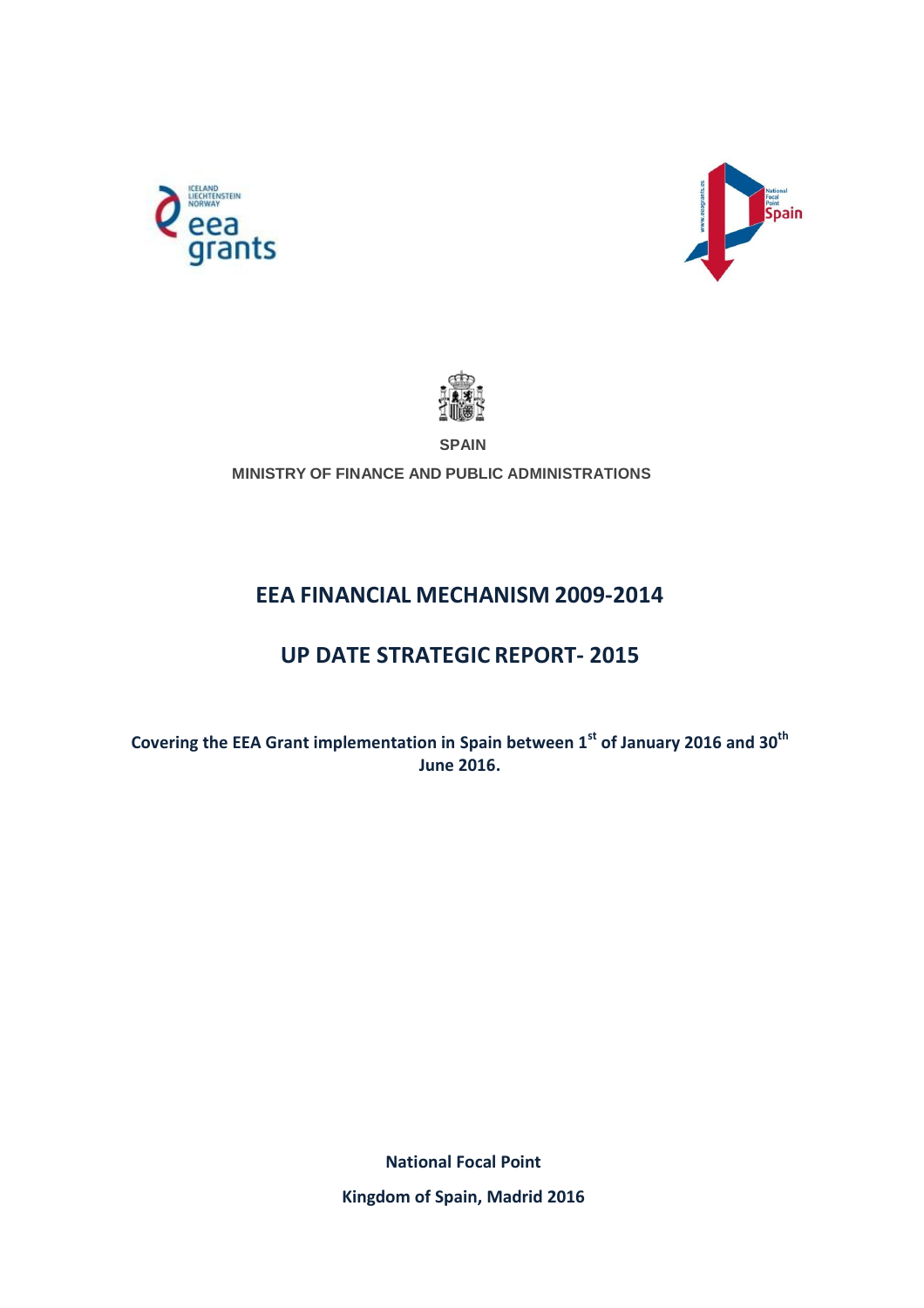## **Contents**

|                                                         | 3                                |
|---------------------------------------------------------|----------------------------------|
|                                                         | 3                                |
|                                                         | 3<br>4                           |
|                                                         | 5                                |
|                                                         | 5<br>8                           |
|                                                         | 13                               |
| 4.2 Compliance with EU and national legislation and MoU | 13<br>13<br>13<br>15<br>15<br>16 |
| 5 SUMMARY LISTING OF ISSUES AND RECOMMENDATIONS         | 16                               |
|                                                         | 17                               |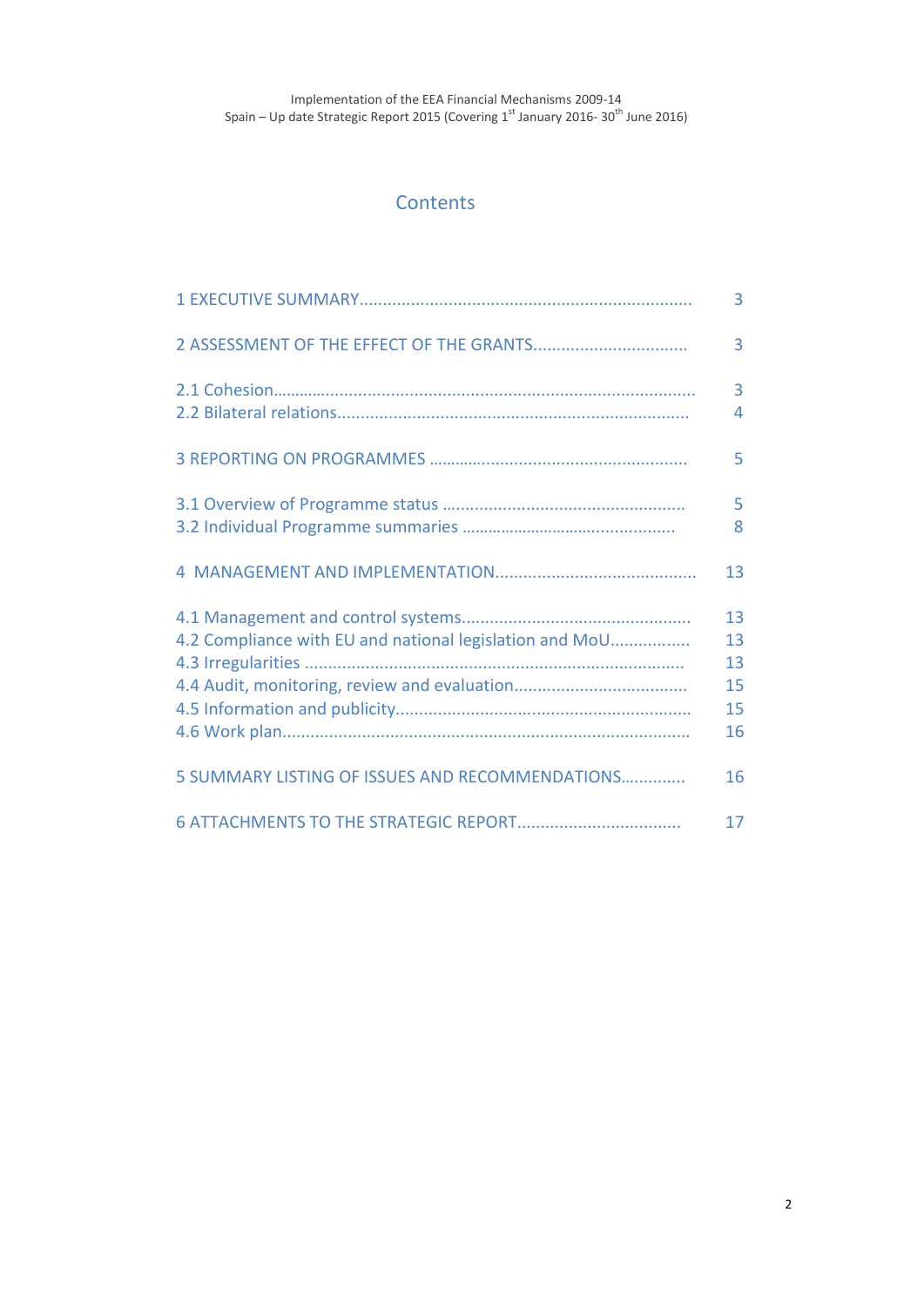# Up date Strategic Report 2015 - Spain EEA Financial Mechanisms 2009-2014

Following the submission to the FMC of the an annual Strategic Report 2015 according to Article 2.2 of the Regulation on the implementation of the EEA 2009-2014, this brief update is developed according to Article 2.3 to be both discussed at the annual meeting.

## **1 EXECUTIVE SUMMARY**

The first half of 2016 has been an intense period for the different actors involved in the management of EEA Grants in Spain.

Since the projects' eligibility deadline was  $31<sup>st</sup>$  December 2015, 2016 is being the year for the projects verification (financial and technical), programmes closing and results presentation.

During the first six months of 2016, several closing events have been carried out, including the general one organized by the National Focal Point, in which the publication "20 years of cooperation and solidarity. Spain 1994-2014" was presented.

Despite the short time for the programmes implementation, the results of the grants made public in the closing events showcase the high level of fulfilment not only of the set outcomes and outputs but also of the general objectives of the EEA Grants.

The excellent results have implied a quite intense cooperation with donor partners both at Programme level and Project level. The moment is coming to assess if the relationships established during the 2009-2014 period will stand the test of time.

## **2 ASSESSMENT OF THE EFFECT OF THE GRANTS**

### **2.1 Cohesion**

Although the main trends and figures included in the Cohesion chapter in the Strategic Report 2015 are still the same, it is worth mentioning the current uncertain political climate in Spain. After two general elections (December 2015 and June 2016), there is not yet government in Spain and indications suggest that there will be another elections. This political situation is taking its toll on the economic field, and especially in public investment, so it can affect to the priority sectors identified by the EEA Grants.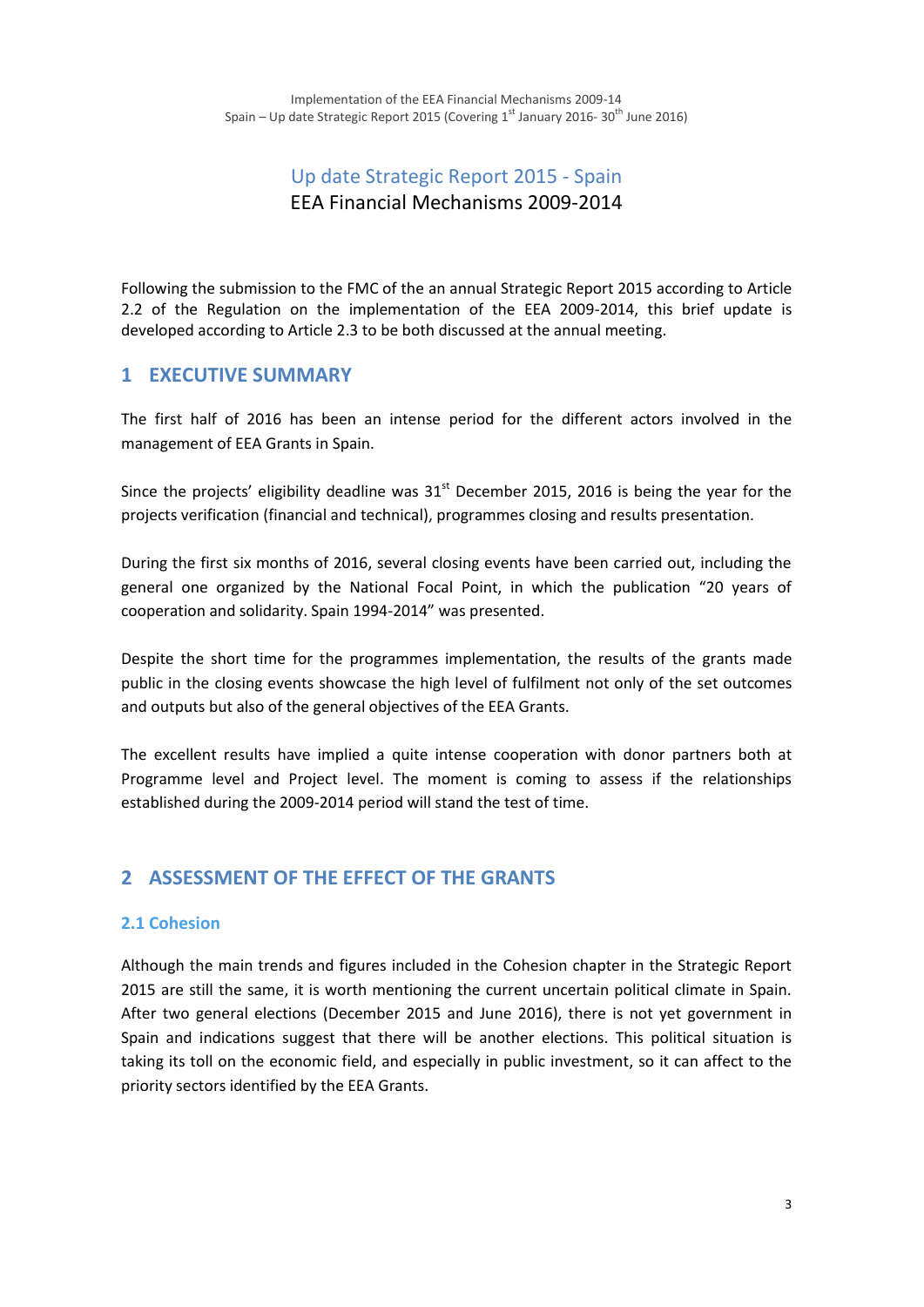## **2.2 Bilateral relations**

During the first half of 2016 all Programme operators have concentrated their efforts on evaluating the projects completed and on the dissemination of the results.

Between January and June 2016 it has been also the moment to consolidate the links created between the beneficiary state and the donors at all levels (national, programme and project). Several key events carried out jointly with donor country partners have taken place during this period:

On the one hand, the development and launching of the publication "20 years of cooperation and solidarity. Spain 1994-2014", jointly by the Norwegian Embassy and the NFP, aimed at disseminating the results of 20 years of funds in Spain, including bilateral relations and the future of the cooperation beyond the EEA Grants.

Besides, it is worth mentioning the **Investment Forum in Green Technologies**, organized by CDTI along with its donor partner, Innovation Norway, within ES02 Programme, in order to bring technology start-ups related to environment into contact with investors. 13 Spanish and Norwegian technology based start-ups presented their projects within the thematic areas of environment, energy efficiency, renewable energies and climate change to investors.

The NGO Platform for Social Action, **ES03** Programme Operator, once the results of projects implemented have been analysed, produced a presentation comprising a programme impact assessment, including the exchange with NGOs from the donor countries and the bilateral impact of projects with the objective to disseminate the programme outcomes in Spain and in the donor countries. The printed version was presented in the ES03 final event and sent to the FMO and the Helsinki Committee.

Within the **ES04** Programme, the activities carried out in the first semester of 2016 were focused mainly on bilateral relations at national and programme level. It is worth mentioning Gender Mainstreaming project that effectively mainstreamed a gender perspective in all the funding programmes in Spain, a project coordinated by the Spanish Institute of Women and for Equal Opportunities and the Norwegian Office of the Equality and Anti-discrimination Ombuds. In April 2016, a seminar for the presentation of the project results was held and a final report published.

Moreover, the Conference "Towards gender balance in business leadership: opportunities and challenges" was held on March 31, attended by about 200 people, including decision making persons in Norwegian and Spanish business worlds. A Study visit to Spain from a Roma and Romani women Norwegian delegation took place on April 2016 in order to further deepen in the so-called "Spanish model of socio-labour integration of Roma people". And, within the project "Exchange of best practices in raising awareness and integration of women victims of genderbased violence", in May a training session for Norwegian companies from the municipality of Sor-Odal on the integration of these women was held.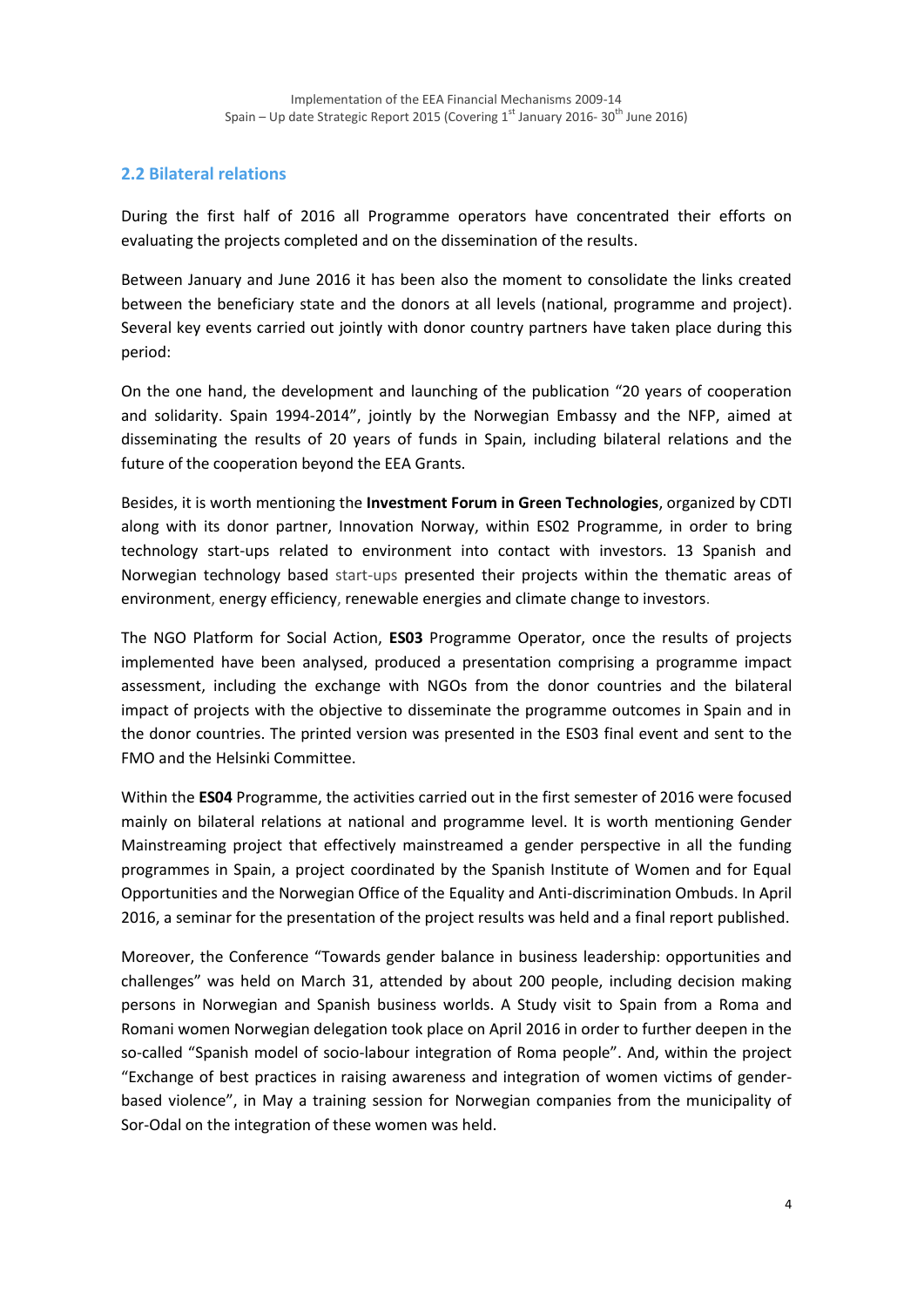**ES07** was the programme with the higher bilateral approach, since all the projects had a donor partner. On 26<sup>th</sup> May 2016, a closing event was held including success stories and future opportunities in the scientific collaboration between Norway, Iceland and Spain, with the attendance of representatives from the three donor countries.

# **3 REPORTING ON PROGRAMMES**

### **3.1 Overview of Programme status**

2016 is being the year of the verification, both financial and technical, of the projects as a previous step to close the programmes. It is being also the year of assessing the results of the programmes and almost all the programmes developed have successfully exceeded the targets.

On 31<sup>st</sup> March 2016, ES03 Active Citizenship Programme closed and the Final Programme Report was sent to the NFP and the FMO. The rest of the Programmes expect to close throughout 2016 and the beginning of 2017, since all the projects ended in December 2015, as reflected in the table below.

In ES02 and ES07 programmes, evaluation will be ongoing during 2016 due to the complexity of research projects.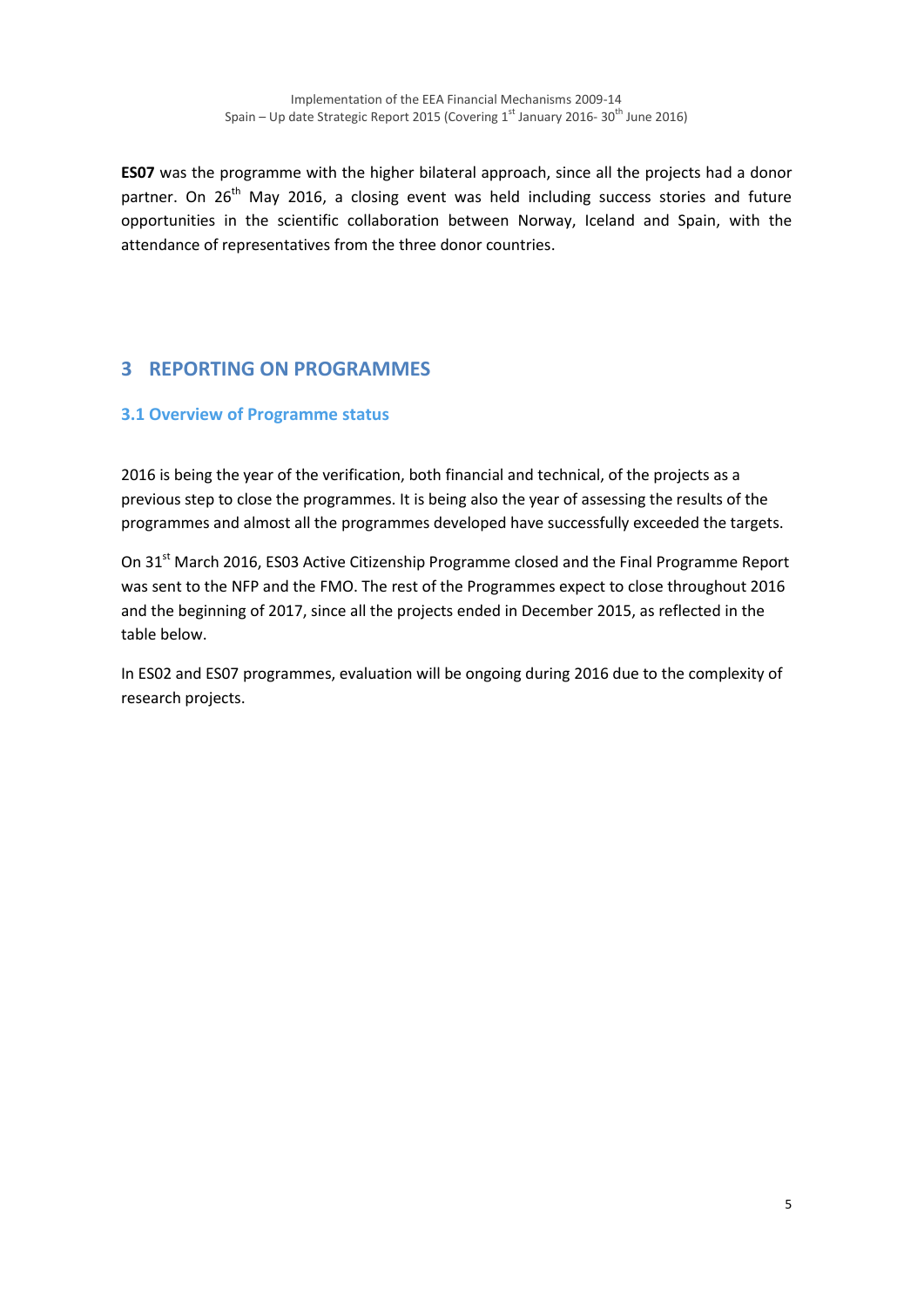

| <b>Programme number</b> | <b>Number of projects</b><br>expected to be<br>completed by 31<br><b>December 2015</b> | <b>Number of projects</b><br>expected not to be<br>completed by 31<br>December 2015, but<br>completed with own<br>funds by the submission<br>of the Final Programme<br>Report | Number of projects expected not<br>to be completed by 31 December<br>2015, and not completed with<br>own funds by the submission of<br>the Final Programme Report | <b>Total</b><br>(Projects<br>complete<br>$\mathsf{d}$ | <b>Total</b><br>number of<br>projects in<br><b>DoRIS</b><br>(incl.<br>terminate<br>$\mathsf{d}$ | <b>Terminate</b><br>d projects<br>(no grants<br>paid-out<br>to<br>project) |
|-------------------------|----------------------------------------------------------------------------------------|-------------------------------------------------------------------------------------------------------------------------------------------------------------------------------|-------------------------------------------------------------------------------------------------------------------------------------------------------------------|-------------------------------------------------------|-------------------------------------------------------------------------------------------------|----------------------------------------------------------------------------|
| <b>ES01</b>             | 0                                                                                      |                                                                                                                                                                               | $\Omega$                                                                                                                                                          | $\Omega$                                              | $\Omega$                                                                                        |                                                                            |
| ESO2(1)                 | 171                                                                                    |                                                                                                                                                                               | $\Omega$                                                                                                                                                          | 171                                                   | 189                                                                                             | 18                                                                         |
| ESO3(2)                 | 40                                                                                     |                                                                                                                                                                               | 0                                                                                                                                                                 | 40                                                    | 40                                                                                              |                                                                            |
| ES <sub>04</sub>        | 70                                                                                     |                                                                                                                                                                               | $\Omega$                                                                                                                                                          | 70                                                    | 71                                                                                              |                                                                            |
| ES05 (3)                |                                                                                        |                                                                                                                                                                               | $\Omega$                                                                                                                                                          | $\mathbf{1}$                                          |                                                                                                 |                                                                            |
| ES06(4)                 | 27                                                                                     |                                                                                                                                                                               | $\Omega$                                                                                                                                                          | 27                                                    | 29                                                                                              | $\overline{2}$                                                             |
| ES07                    | 112                                                                                    |                                                                                                                                                                               | $\Omega$                                                                                                                                                          | 112                                                   | 116                                                                                             | 4                                                                          |
| Total                   | 421                                                                                    |                                                                                                                                                                               | U                                                                                                                                                                 | 421                                                   | 446                                                                                             | 25                                                                         |

**421**

(1) Information on 20/05/2016. As some projects are still under verification process the number of projects not completed may increase slightly.

(2) all the information and final report is in DoRis

(3) The pre-defined project is based on two phases: contracting for the fitting out of the CFGL, and an activity plan aimed at providing access to the cultural and natural heritage and based on Lorca's figure. However they are linked to a wider objective: the transfer, deposit and exhibition of Lorca's legacy in the CFGL in Granada.

The main goal of the pre-defined project "Equipment and activity plan of the Federico García Lorca Centre" has been reached as the Federico García Lorca Centre (CFGL) opened on 29th July 2015 and the cultural programme is running since that moment. Nevertheless, Lorca's legacy was not transferred to the CFGL by 31st December 2015 so the outcome has not been fully achieved.

The pre-defined project has not already been closed due to the ongoing negotiation on the transfer of Lorca's legacy.

(4) At 31 December 2015 the programme was already closed. Initially the number of projects awarded was 29. Projects not completed 2. Final number 27.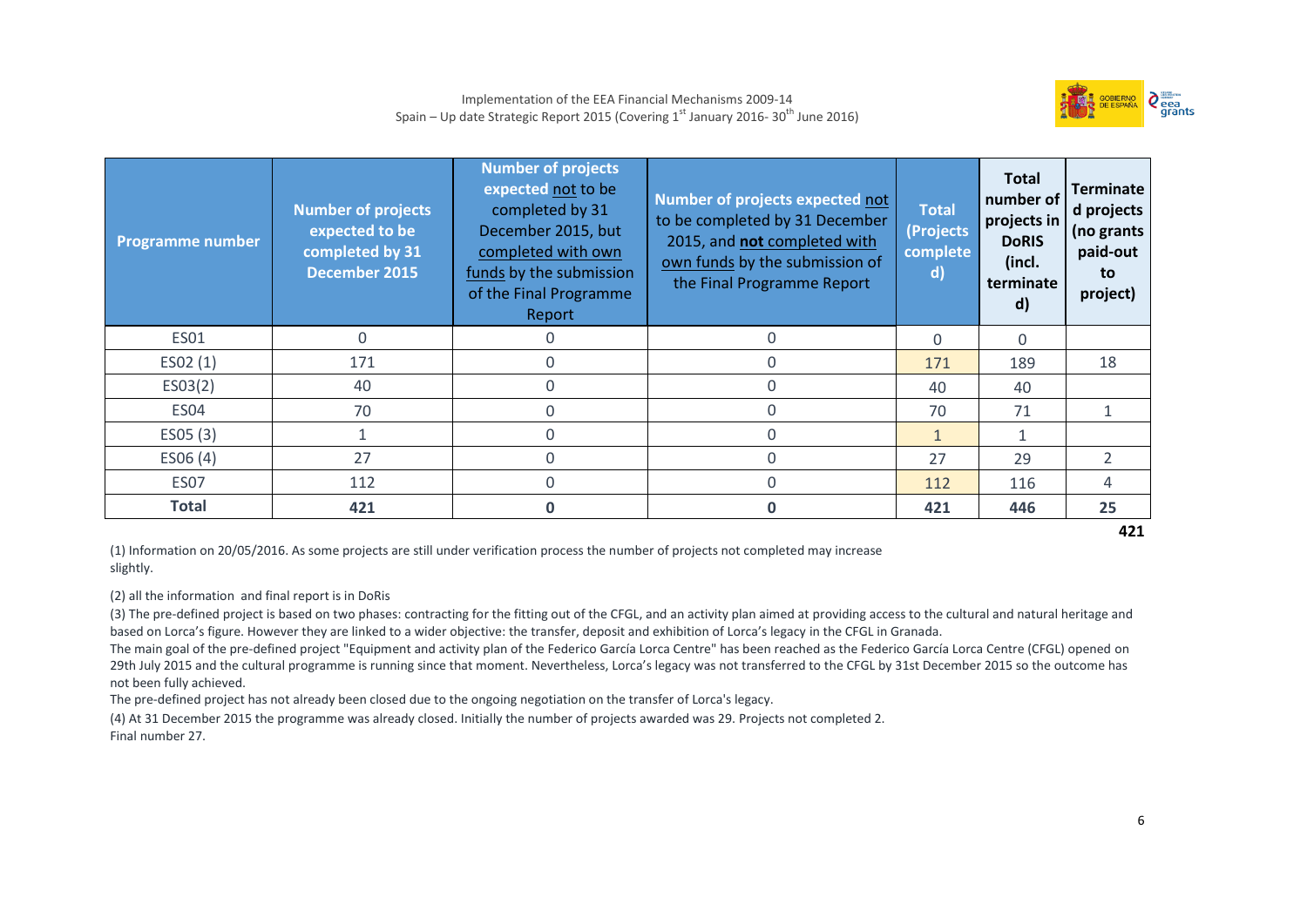

In the following table there is the report on the financial figures on commitments and disbursements made by the CA to the different programmes, including the TA of the NFP, during the first half of 2016.

|             |                      |                     | <b>PREVIOUS YEARS</b>            |                   | $19$ semestre 2016  |                                  |                               |                    |                                  | <b>TOTAL TO 2016</b> |                |
|-------------|----------------------|---------------------|----------------------------------|-------------------|---------------------|----------------------------------|-------------------------------|--------------------|----------------------------------|----------------------|----------------|
|             | <b>BUDGET</b>        | Incurred            | <b>Disbursements</b><br>from FMO | Payed to<br>PO/PP | Incurred            | <b>Disbursements</b><br>from FMO | Payed to<br>PO/PP             | Incurred           | <b>Disbursements</b><br>from FMO | Payed to PO/PP       | Payed/Incurred |
| <b>ES01</b> | 917.000              | 535.546             | 647.350                          | 580.656           | 114.800             | 143.606                          | 55.886                        | 650.346            | 790.956                          | 636.542              | 98%            |
| <b>ES02</b> | 18.215.000 6.608.837 |                     | 8.316.136                        |                   | 8.316.136 2.835.094 |                                  | 4.011.670 4.008.395 9.443.931 |                    | 12.327.806                       | 12.324.531           | 131%           |
| <b>ES03</b> | 4.585.000 3.783.881  |                     | 4.534.629                        | 4.534.629         | 744.163             |                                  | $-235$                        | 4.528.044          | 4.534.629                        | 4.534.394            | 100%           |
| <b>ES04</b> | 10.191.250 7.289.056 |                     | 7.774.335                        | 7.632.095         | 1.292.169           | 757.160                          | 676.801                       | 8.581.225          | 8.531.495                        | 8.308.896            | 97%            |
| <b>ES05</b> |                      | 4.085.000 1.180.375 | 3.587.586                        | 3.586.481         | 1.839.495           | $\Omega$                         |                               | 0 3.019.870        | 3.587.586                        | 3.586.481            | 119%           |
| <b>ES06</b> | 500.000              |                     |                                  |                   | n.a.                | n.a.                             | n.a.                          | O                  |                                  | n.a.                 |                |
| <b>ES07</b> |                      | 3.918.000 2.707.310 | 3.878.829                        | 3.878.829         | 131.575             | $\overline{0}$                   |                               | $-1.216$ 2.838.885 | 3.878.829                        | 3.877.613            | 137%           |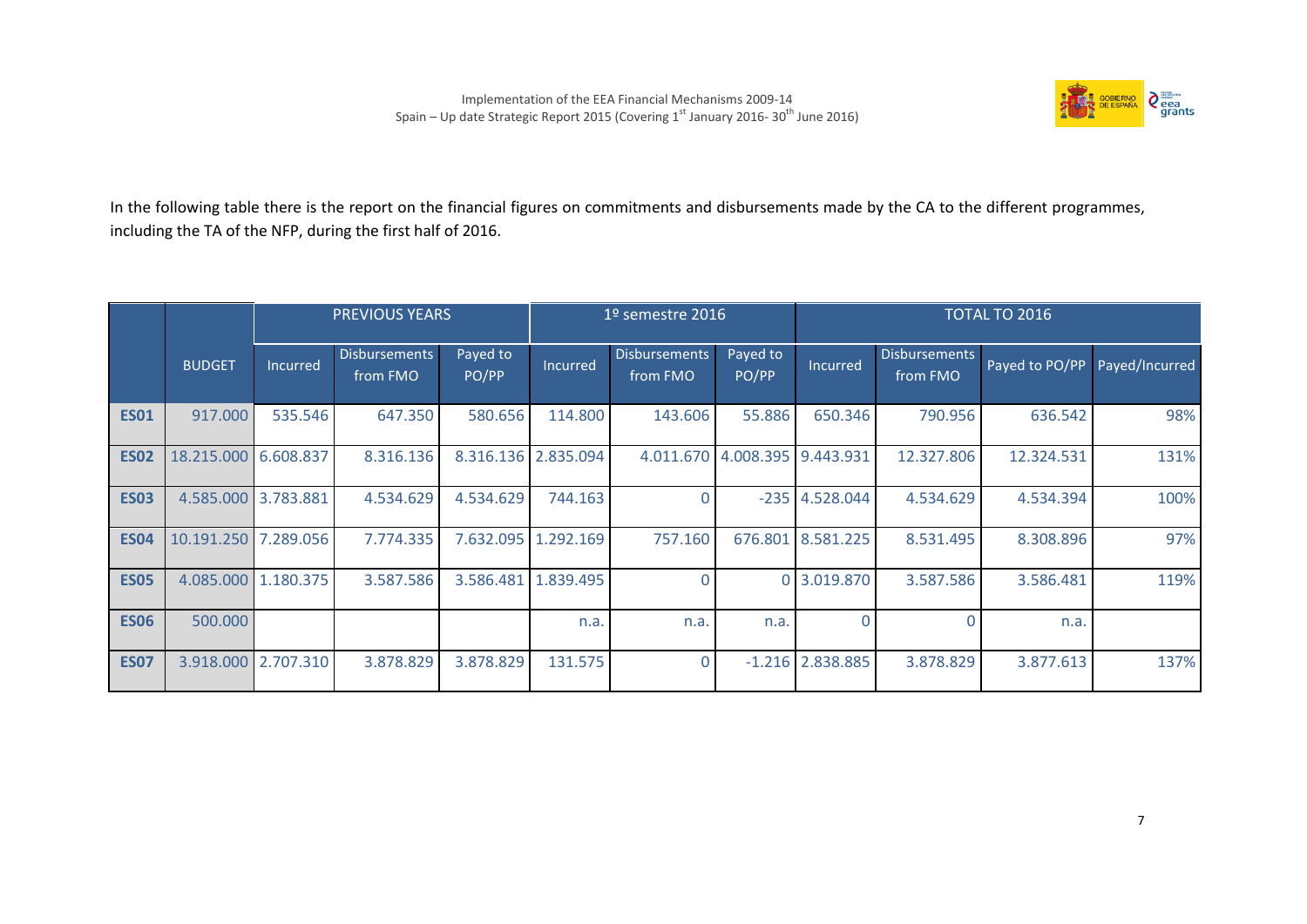### **3.2 Individual Programme summaries**

**ES 02: Environmental and Climate change-related Research and Technology.** 

Programme Approved on 10<sup>th</sup> June 2013.

The Programme is at the projects' verification stage. The closing event and results presentation will be held on October 2016.

**ES 03: Platform of NGO's for social Action. Active Citizenship.**

Programme Approved 23 April 2013 Programme Closed 31 March 2016

| <b>ES03 SUMMARY</b>                                                                                                                                                                                        |
|------------------------------------------------------------------------------------------------------------------------------------------------------------------------------------------------------------|
| 1 Open Call 2013.<br>Selection Committees 28 <sup>th</sup> January 2014 and 18 <sup>th</sup> March 2014<br>Budget € 3,715, 550<br>Projects developed: 38<br>Projects with partner: 2 (1 Norway- 1 Iceland) |
| Predefined projects: 2                                                                                                                                                                                     |

ES03 Programme closed on 31st March 2016, and a final programme event was held on **17th March 2016**. The Final Programme Report, presented on 31<sup>st</sup> March, showcases the successful results: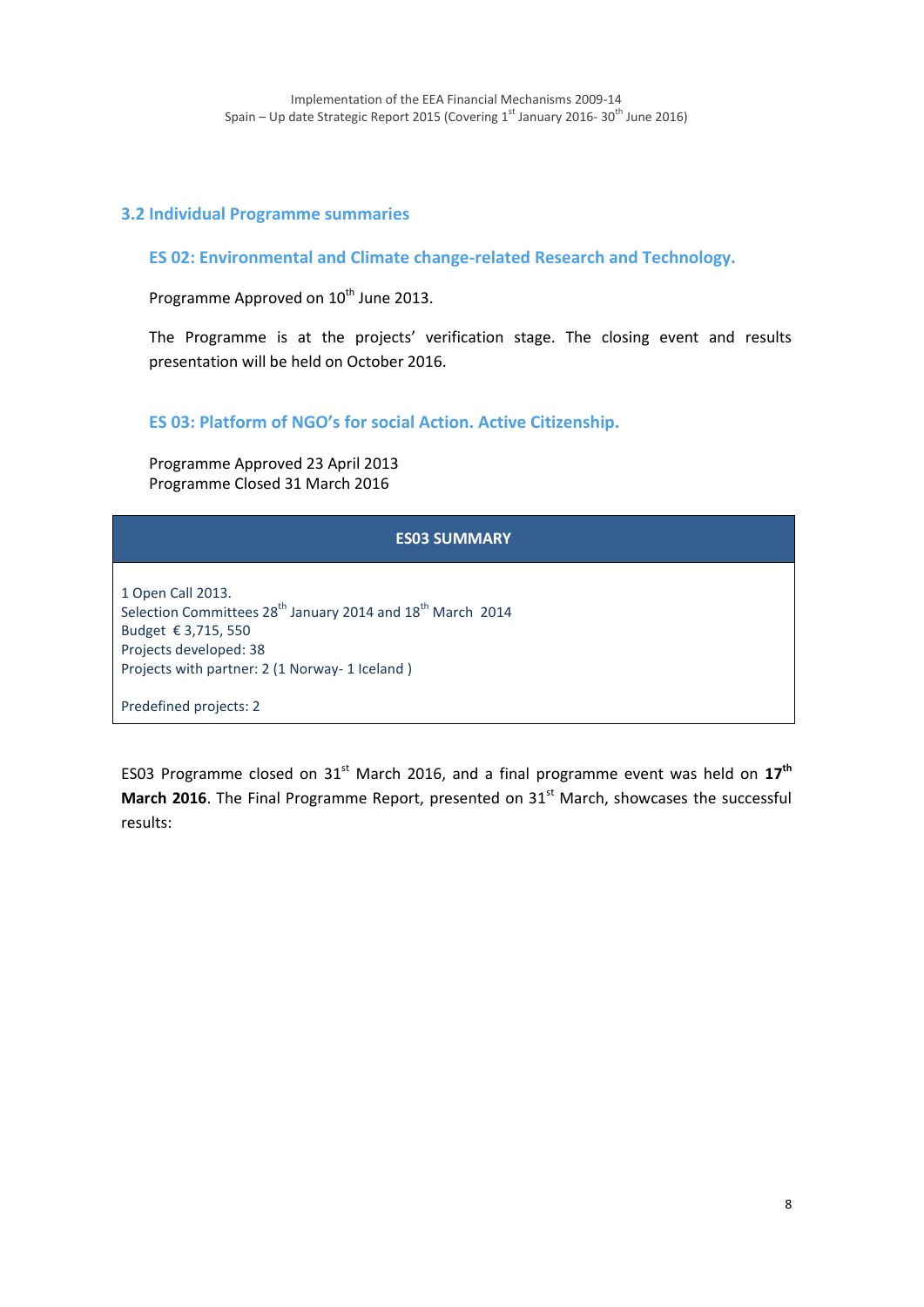| <b>ES03 RESULTS</b> | <b>OUTCOME 1. ACTIVE</b><br><b>CITIZENSHIP FOSTERED.</b><br>13 projects                     | <b>OUTPUTS:</b><br>Awareness-raising<br>campaigns<br>on<br>participation of civil<br>society: target<br>10/achievement 10.<br>Cross- cutting cooperation between<br>NGOs of different sectors at local level:<br>target 10/achievement 11.                                                                                                       |
|---------------------|---------------------------------------------------------------------------------------------|--------------------------------------------------------------------------------------------------------------------------------------------------------------------------------------------------------------------------------------------------------------------------------------------------------------------------------------------------|
|                     | <b>OUTCOME 2.INCREASING</b><br><b>INVOLVEMENT OF NGOS IN</b><br><b>POLICY</b><br>9 projects | <b>OUTPUTS:</b><br>cross-cutting<br>networks<br>Existing<br>$\bullet$<br>influence<br>decision<br>making<br>process:<br>Target 1/achievement 3.<br>New cross-cutting coalitions created:<br>Target 4/Achievement 4.                                                                                                                              |
|                     | <b>OUTCOME 3. CROSS</b><br><b>SECTORIAL PARTNERSHIPS</b><br>5 projects                      | <b>OUTPUTS:</b><br>New initiatives of cooperation between<br>$\bullet$<br><b>NGOs</b><br>and<br>other<br>actors:<br>Target<br>4/Achievement 5<br>Cross sectorial institutional consultative<br>bodies at regional and local level:<br>Bodies created: Target 5/Achievement 3<br>Cooperations<br>agreements:<br><b>Target</b><br>4/Achievement 16 |
|                     | <b>OUTCOME 4. NETWORKS AND</b><br><b>COALITIONS OF NGOS</b><br>11 projects                  | <b>OUTPUTS:</b><br>mechanism<br>Coalition<br>created<br>and<br>$\bullet$<br>competitiveness<br>gained:<br><b>Target</b><br>5/Achievement 5<br>Mergers between organizations in the<br>same field: Target 4/Achievement 4                                                                                                                         |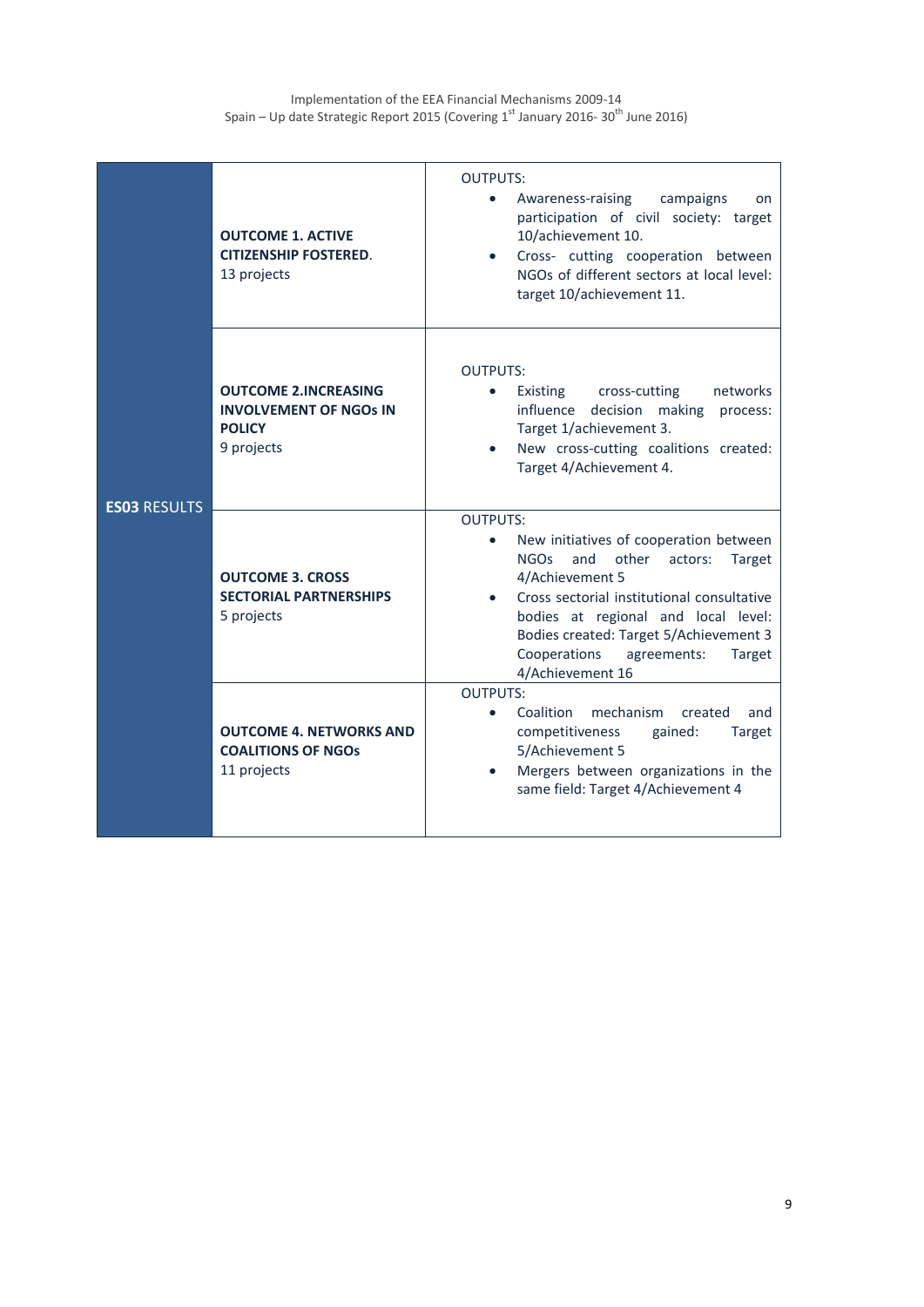### **ES 04: Gender equality and Work life balance.**

Programme Approved on 31<sup>st</sup> May 2013.

The programme is currently at the projects' verification stage.

On **10th June 2016**, ES04 Programme Operator organized the closing event including the dissemination of the following results:

### **ES04** GENERAL RESULTS

Projects: 70 Budget: 11,989,706 euros (85% EEA Grants/15% Programme Operator).

**Number of projects by axis:** Gender pay gap. 9 projects Female entrepreneurship. 25 projects Vulnerable women. 25 projects Gender-based violence. 6 projects Pre-defined. 5 projects

Number of women direct beneficiaries: 15,000 Number of workshops. 600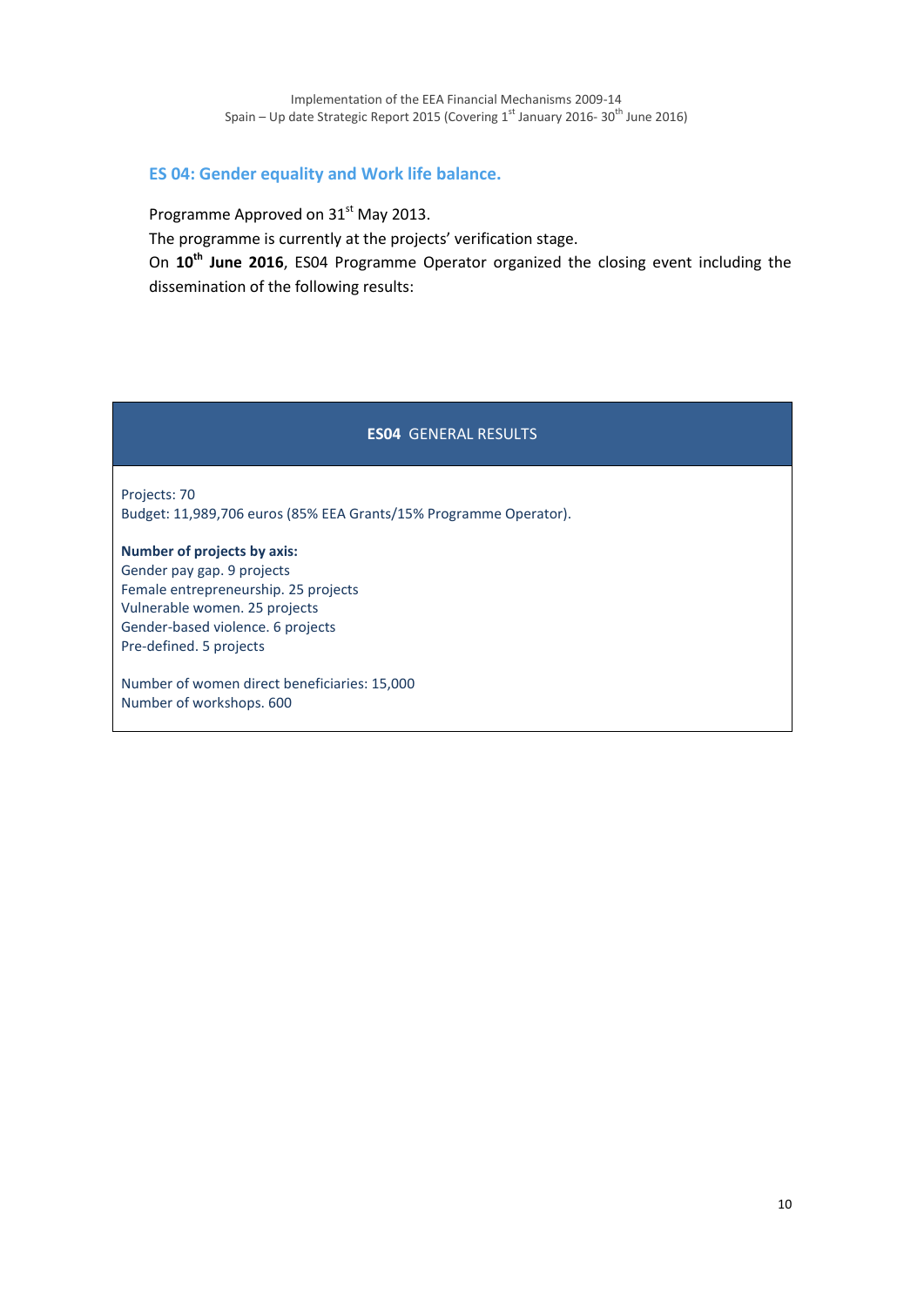| $ES04 PRE -$<br><b>DEFINED</b><br><b>PROJECTS</b><br><b>RESULTS</b> | <b>EQUALITY PLANS IN</b><br><b>SCHOOLS.</b><br>PROMOTER: Women's<br>Institute                                                                                                  | $\bullet$ | <b>Result:</b><br><b>Guidelines</b><br>and<br>tools<br>for<br>the<br>assessment, implementation and evaluation of<br>equality plans in schools, through a pilot<br>project in 9 Spanish schools.                                                                           |
|---------------------------------------------------------------------|--------------------------------------------------------------------------------------------------------------------------------------------------------------------------------|-----------|----------------------------------------------------------------------------------------------------------------------------------------------------------------------------------------------------------------------------------------------------------------------------|
|                                                                     | <b>EQUILIBRIO/BALANCE</b><br><b>CONTINUATION</b><br><b>PROMOTER: Women's</b><br>Institute, SPANISH PARTNER:<br><b>FEMP, NORWEGIAN</b><br><b>PARTNER: KS</b>                    | $\bullet$ | <b>Result:</b><br>Design,<br>implementation<br>and<br>development of work-life balance plans in 15<br>Spanish municipalities and 3 Norwegian.                                                                                                                              |
|                                                                     | <b>WOMEN</b><br><b>ENTREPRENEURSHIP IN</b><br><b>EMERGING SECTORS AND</b><br><b>NEW BUSINESS</b><br><b>OPPORTUNITIES</b><br>PROMOTER: Chamber of<br>Commerce institute/INCYDE. | $\bullet$ | <b>Result:</b><br>Training and<br>guiding<br>to<br>female<br>entrepreneurs. 860 women have took part in<br>the project, 41% had set up a business in 2015.                                                                                                                 |
|                                                                     | <b>PROMOTION OF WOMEN TO</b><br><b>DECISION MAKING</b><br><b>POSITIONS</b><br>PROMOTER: The Spanish<br>federation of business<br>organisations, CEOE.<br>"Project PROMOCIONA"  | $\bullet$ | Result: 186 women participants in a project<br>aimed at encouraging, from the business<br>organizations, a higher number of women<br>executives on Steering Committees and Board<br>of Directors. 26% of the participants have been<br>promoted in their companies so far. |
|                                                                     | <b>EXCHANGE OF BEST</b><br><b>PRACTICES GBV</b><br><b>PROMOTER: Government</b><br>delegation on Gender Based<br>Violence.                                                      | $\bullet$ | Result: Comprehensive study of best practices<br>and legal tools to fight against gender-based<br>violence in Norway, Iceland and Spain.                                                                                                                                   |

### **ES 05: Cultural Heritage.**

Programme Approved on 23rd September 2013.

The García Lorca Centre (pre-defined project) opened on 29<sup>th</sup> July 2015. However, by June 2016, the poet's legacy and personal archive was not yet in the centre, as planned, due to financial problems of the García Lorca Foundation **unrelated to the EEA Grants**.

In the first quarter of 2016 the PO and the PP have actively taken actions regarding the transfer of the legacy: several meetings that have concluded in a new external audit on the construction of the FGL Centre, audit that is still ongoing. Since the García Lorca Foundation demands that in order to transfer the legacy to Granada the Administration should cover the outstanding debt of the construction, the audit should determine whether it is a legitimate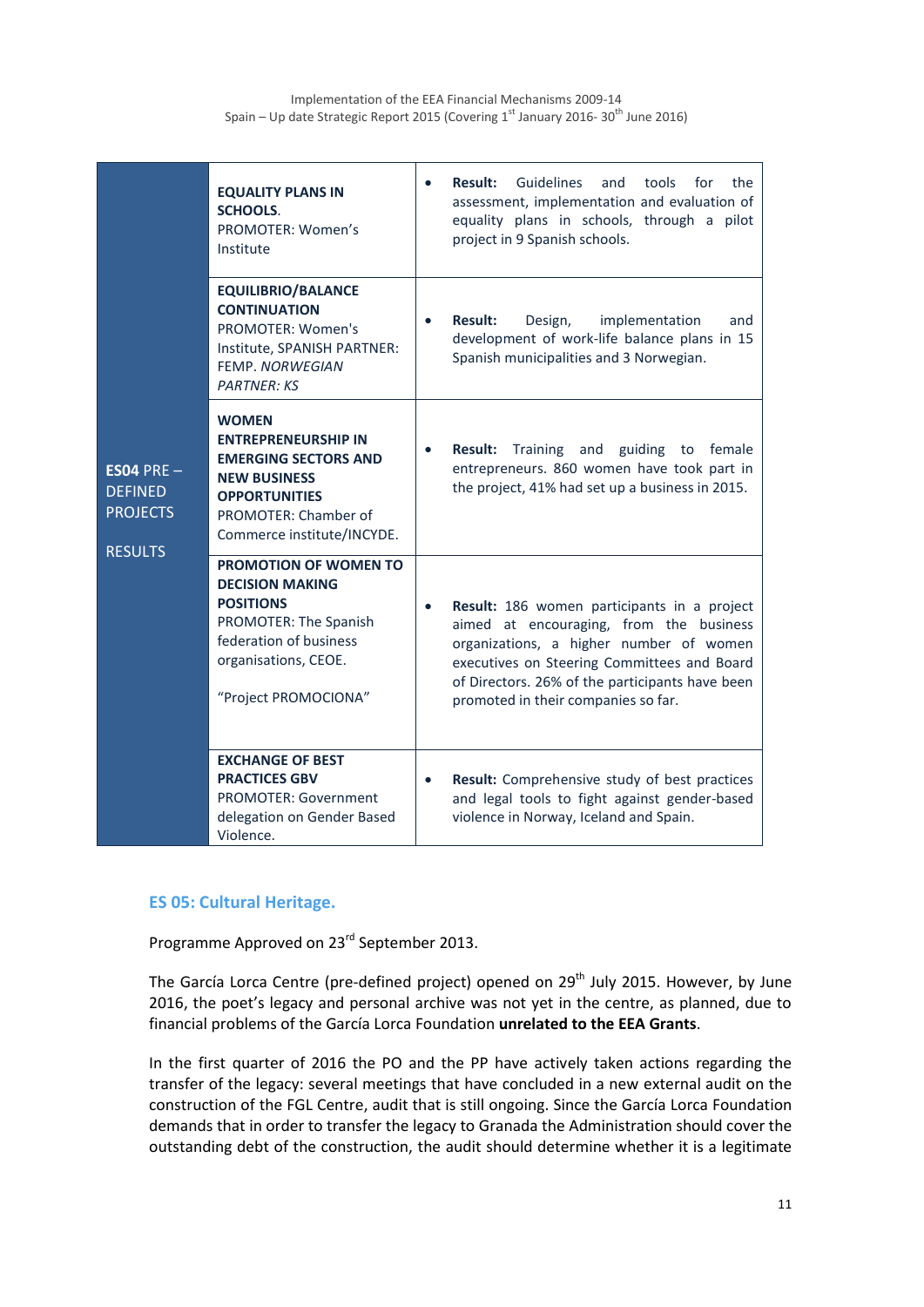and justified debt. In no case the audited amount concerns funds from the EEA Grants, as they are related to the construction of the Centre and not to the equipment of activities.

Besides, there have been political changes in Granada city council that could accelerate a solution on the legacy's issue.

In April 2016, Lorca's legacy was **declared as Heritage of Cultural Interest**, the most relevant form of heritage protection in Spain, in order to prevent it from being sold or exported partially or as a whole without authorization of the authorities involved. Since the predefined project aims to "**safeguard**, conserve and promote the cultural heritage of and related to the life and work of Federico García Lorca", according to the Programme Agreement, the declaration of Heritage of Cultural Interest is a very important step to achieve the programme outcomes.

On the other hand, in 2016 the Federico García Lorca Centre in Granada continues its normal cultural activity, with a complete programme: <http://www.centrofedericogarcialorca.es/en>

As far as **bilateral relations** is concerned, the planned European Conference on Artistic Freedom of Expression is in a stalemate.

### **ES 06 : Cultural Diversity and Cultural Exchange**

The implementation period for the projects finalised at the end of September 2014.

During the first six months of 2016, two bilateral relations at project level were developed: project "Her/Story. Two women behind the camera" and project "Contemporary Theatre Speaking".

The Programme is ready to close before the end of 2016.

### **ES 07: NILS Science and Sustainability.**

Programme Approved 4<sup>th</sup> June 2013.

The programme is currently at the projects' verification stage.

On **26th May 2016**, Universidad Complutense de Madrid, ES07 Programme Operator, organized the closing event, including the dissemination of results and future opportunities.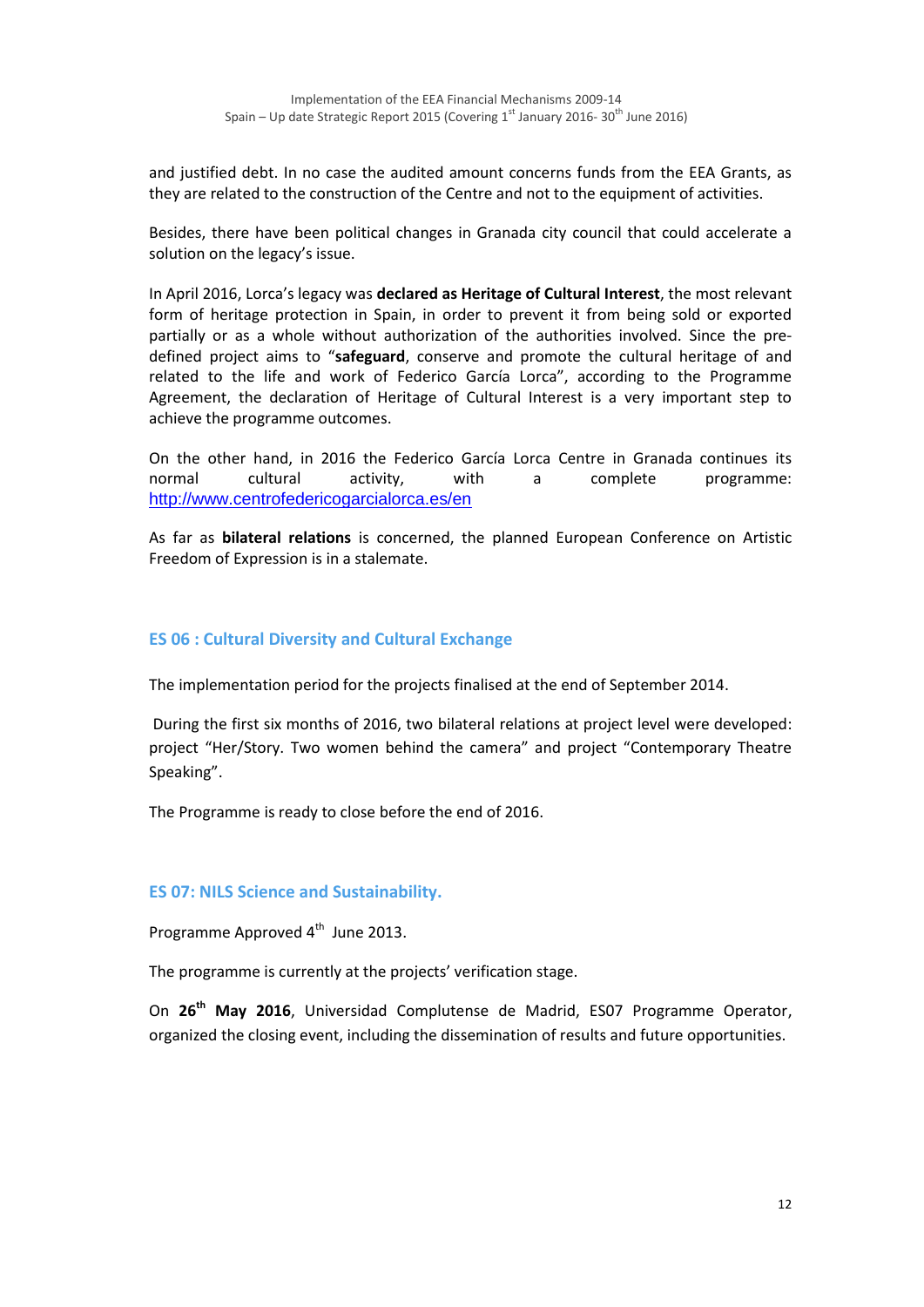| <b>ES07 Outcome 1</b><br><b>Bachelor and Master students</b><br>from Spanish universities in<br>Norway, Iceland and<br>Liechtenstein                                | <b>ES07 Outcome 2</b><br><b>Individual and Coordinated Mobility of Researchers</b>                                                                                                                             |  |  |  |
|---------------------------------------------------------------------------------------------------------------------------------------------------------------------|----------------------------------------------------------------------------------------------------------------------------------------------------------------------------------------------------------------|--|--|--|
| 11 Spanish Universities<br>201 number of mobilities (183 to<br>Norway, 17 to Iceland and 1 to<br>Liechtenstein). Target: 100<br>35 institutions in donor countries. | Proposals submitted: 133<br>Projects implemented: 101<br>Number of researchers moving: 236<br>Results:<br>Forecasted future cooperation: 57 (56,44%)<br><b>Publications: 192</b><br>Seminars, conferences: 288 |  |  |  |

## **4 MANAGEMENT AND IMPLEMENTATION**

#### **4.1 Management and control systems**

The Spanish Audit Authority has issued an Opinion on  $1<sup>st</sup>$  July 2016 as to whether the management and control systems established for the ES02 programme financed by the European Economic Area (EEA) Financial Mechanism 2009-2014 during the 2015 period functioned effectively. As a consequence, Audit Authority recommends update the staff assignments forecast and clarify in the document the procedure for calculating the average percentage of assignment. So, ES02 Programme Operator presented a new version of Management and Control System document accordingly, that was sent to the FMO and is under revision.

#### **4.2 Compliance with EU legislation, national legislation and the MoU**

Please refer to main report.

#### **4.3 Irregularities**

The national public entity responsible for the preparation and submission of irregularities reports in Spain is the National Focal Point. During the first semester of 2016 four irregularities have been identified and processed, according to article 11.5 of the Regulation (reported).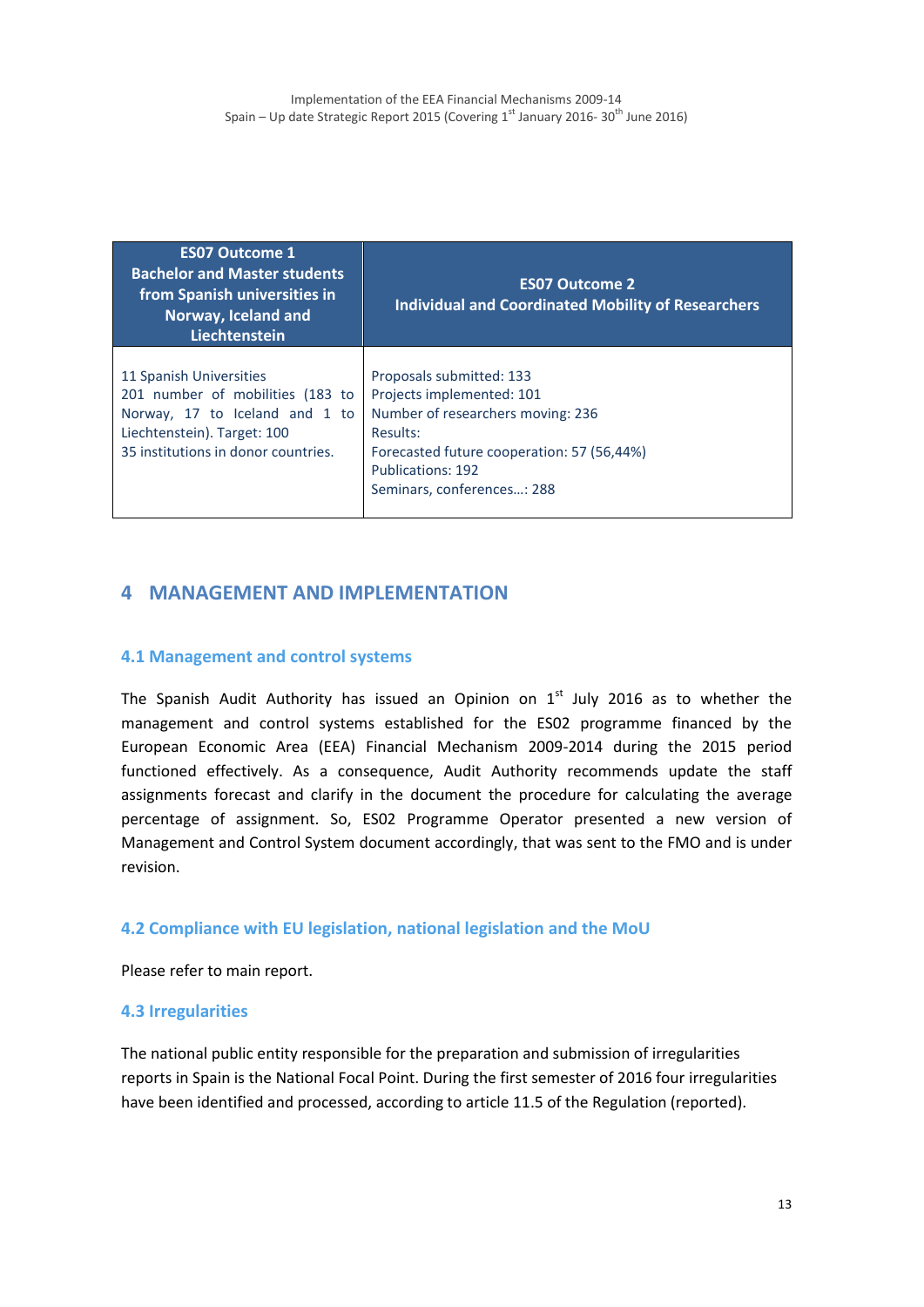| <b>IRREGULARITY</b> | <b>STATUS</b><br>from | REPORTING PERIOD |                                                    | PROGRAMME   | PO/<br><b>PROJECT</b> | <b>PROVISIONS INFRINGED</b>                                                                                                           |
|---------------------|-----------------------|------------------|----------------------------------------------------|-------------|-----------------------|---------------------------------------------------------------------------------------------------------------------------------------|
| IR-0374             | In review             | <b>RR</b>        | 2016<br>Q <sub>1</sub><br>(2015)<br>Q <sub>4</sub> | <b>ES04</b> | PO.                   | Regulation, 7.1.a. Miscalculation                                                                                                     |
| IR-0372             | Closed                | <b>RR</b>        | 2016<br>Q <sub>1</sub>                             | <b>ES02</b> | PO                    | Article 4.a) Procedures for<br>registration and accounting of<br>programme expenditure of<br>Management and control system<br>of CDTI |
| IR-0373             | Closed                | <b>RR</b>        | 2016<br>Q1                                         | <b>ES04</b> | PO.                   | Regulation, 7.1.a. Miscalculation                                                                                                     |
| IR-0465             | Closed                | <b>RR</b>        | 2016<br>Q <sub>2</sub>                             | <b>ES03</b> | PO                    | It is an infringement of the<br>provisions of the Regulation 7.2.3                                                                    |

*NO: Not reported; IR: Immediate reporting; RR: Regular Reporting*

**ES04 –Irregularity was communicated out of date, the reporting in DORIS has been done when the irregularity was communicated**. This irregularity was communicated by the PO to the NFP after the 2015 Q4 was submitted in DORIS. The issue was considered of no significant importance and could wait to be reported by the next reporting deadline. That is 2016 Q1, the irregularity is IR-374 according to DORIS.

**ES02- Slightly different criterion in the calculation.** This Irregularity was detected by the PO CDTI on June 9 2014 and reported to NFP and CA on April 25, 2016. A new calculation of staff costs of IFR1 and IFR2 has been done, and the differences have been deducted in IFR3. The people involved in staff costs calculation have been informed about the mistakes and the common methodology.

**ES04 Internal Irregularity on miscalculation.** This Irregularity was detected by the Certifying Authority in February 2016 and reported to NFP and CA on August 3, 2016. The amount was wrongly incurred since was not taken into account the suppression of extra officials paid to the civil servant in Spain in December 2012. This amount was decertified in IFR6. Other expenditures were doubled checked in order to make sure they all comply with legibility rules.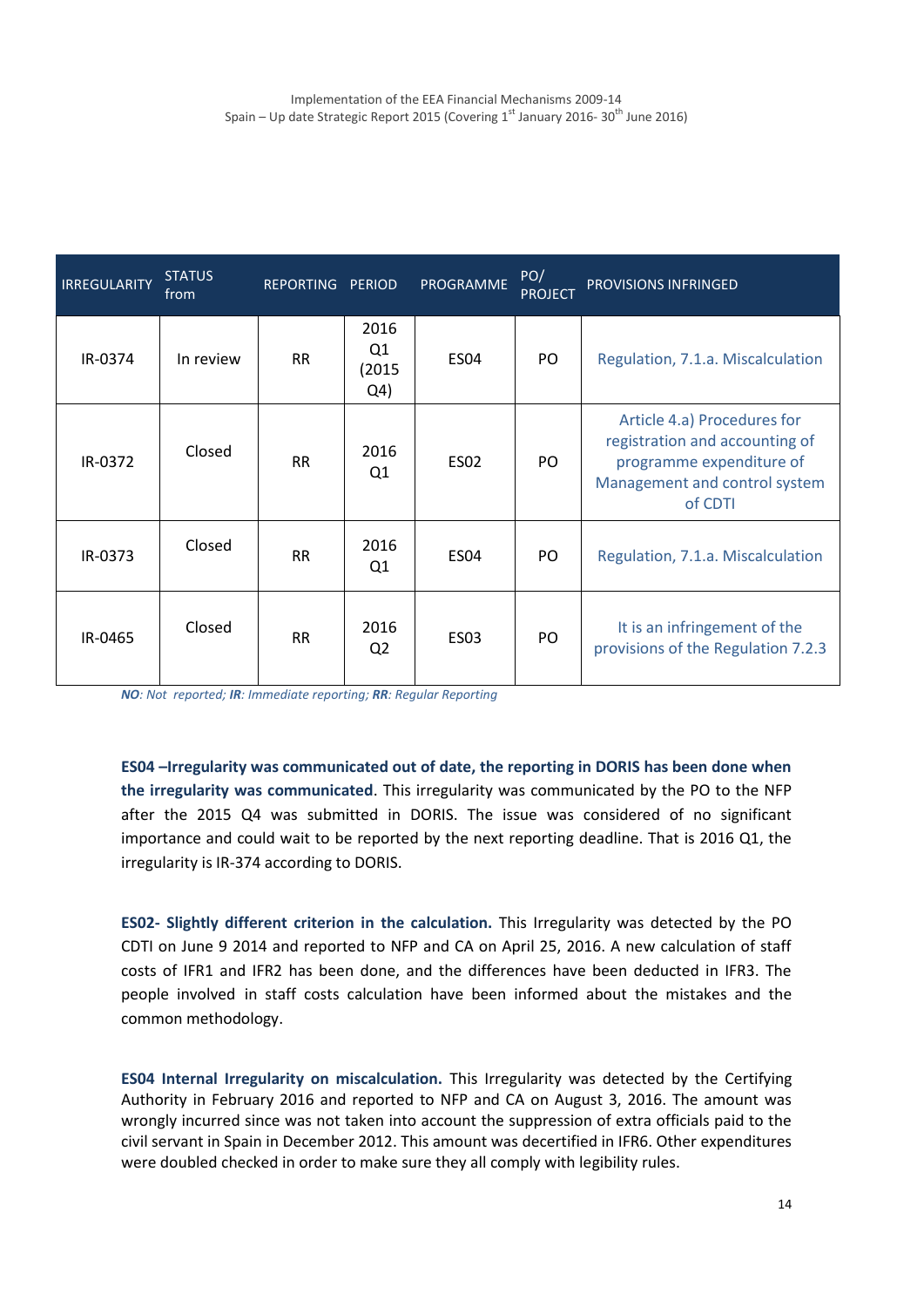**ES03 Provisions of the Regulation 7.2.3.** This irregularity was detected by Audit Authority in March 2016 and reported to NFP and CA on June 7, 2016. The financial consequence is to remove the 7,437 € from the Seventh IFR. As the expense of these invoices is eligible and have been included in the Final Report, is it not required other additional financial correction.

### **4.4 Audit, monitoring, review and evaluation**

On May 2016, Spanish Audit Authority sent the final reports of the audits carried out for the period 2015 within the programmes. It included system audits (on the implementation of the Management and Control Systems in ES02 and ES07) and financial audits (audits of expenditure declared). These are the conclusions:

**ES01. Financial audit: "**The expenditures declared in IFR 4, 5 and 6 are all eligible".

**ES02. System audit: "**The Management and control system works but some improvements are needed". (A change in the Management and control system followed).

**Financial audit.** "The expenditures declared in IFR 5, 6 and 7 are all eligible".

**ES03. Financial audit.** "The expenditures declared in IFR 5, 6 and 7 are eligible except for two payments made after the closing of IFR 7".

**ES04. Financial audit. "**The expenditures declared in IFR 5, 6 and 7 are all eligible".

**ES07. System audit:** "The Management and Control system works but minor improvements are needed".

**Financial audit: "**The expenditures declared in IFR 5, 6 and 7 are all eligible".

## **4.5 Information and publicity**

As stated in the Communication Strategy, approved in 2013, the NFP organized on 9<sup>th</sup> June 2016 a big closing event to disseminate the results of the 2009-2014 period and to present the publication "20 years of cooperation and solidarity. Spain 1994-2014", carried out jointly by the NFP and the Norwegian Embassy in Spain.

The event was publicized in the NFP and the Norwegian Embassy websites and photos and a recap of the event are also available:

### <http://www.eeagrants.es/sitios/eeagrants/en-GB/Paginas/presentacionlibro.aspx>

The objectives of the event were met, with around 150 attendees from Programme Operators, project promoters and representatives from different Spanish Administrations.

The publication that sum up and showcase the results of 20 years of EEA Grants in Spain is also available in the NFP website: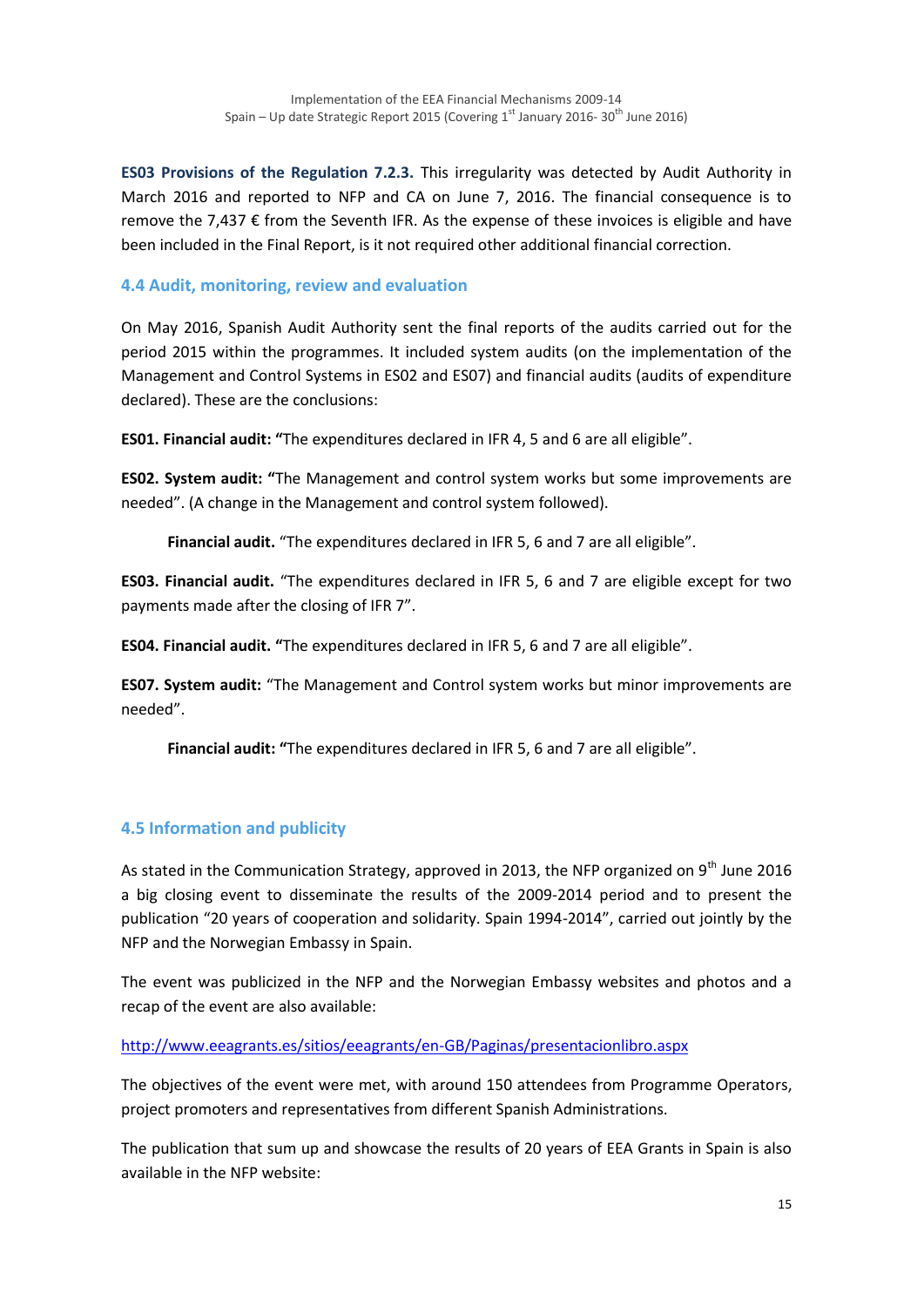#### <http://www.eeagrants.es/HTML-ENG/#/spreads/1>

Besides, a campaign in social media was developed in order to disseminate the publication, with excellent results.

On the other hand, as far as results are concerned, the Communication Review of the EEA and Norway Grants carried out by Coffey under FMO supervision, states that the Spanish NFP website "has the best story section of any of the NFP websites, featuring plenty projects stories and photos, interviews with beneficiaries, results, etc, covering all programme themes. The website also includes one of the most elaborate and comprehensive and reader-friendly news sections of all the sites".

#### **4.6 Work plan**

Please refer to main report.

## **5 SUMMARY LIST OF ISSUES AND RECOMMENDATIONS**

As stated in the Strategic Report 2015, the implementation of the EEA Grants programmes has proved satisfactory. Indeed, the dissemination of results during the first half of 2016 strengthens that idea. The objectives of the programmes, reflected in the outcomes and outputs, have been met and exceeded in most cases.

The lack of time has been a recurrent theme during the implementation period. Reaching the end, we confirm that having had more time for the implementation would have helped to consolidate relationships with donor partners and also to increase sustainability of the projects in the long term.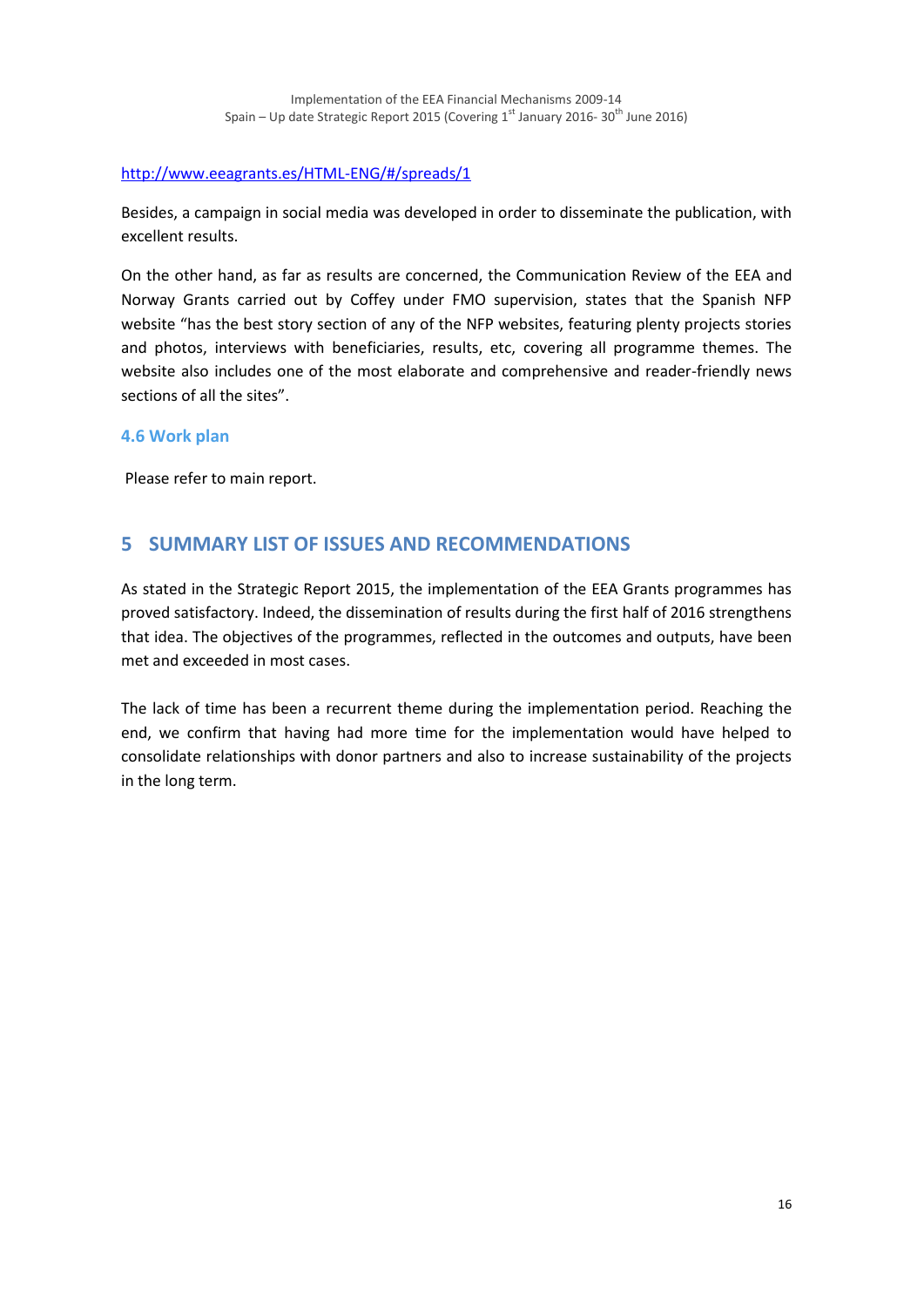# **6 ATTACHMENTS TO THE STRATEGIC REPORT**

### **6.1 Risk Assessment up-dated**

References in the following risk tables:

| Status of the risk to date<br>$\bullet$                                           |
|-----------------------------------------------------------------------------------|
| <b>Eliminated</b> – The contingency has been overcome with the initiatives taken. |
| <b>Mitigated</b> $-$ The outcomes are good or acceptable                          |
| Risk persisting<br>------------                                                   |
|                                                                                   |

| Likelihood / Consequence |             |
|--------------------------|-------------|
| 1. Unlikely              | 1. Minor    |
| 2. Possible              | 2. Moderate |
| 3. Likely                | 3. Major    |
| 4. Almost certain        | 4. Severe   |
|                          |             |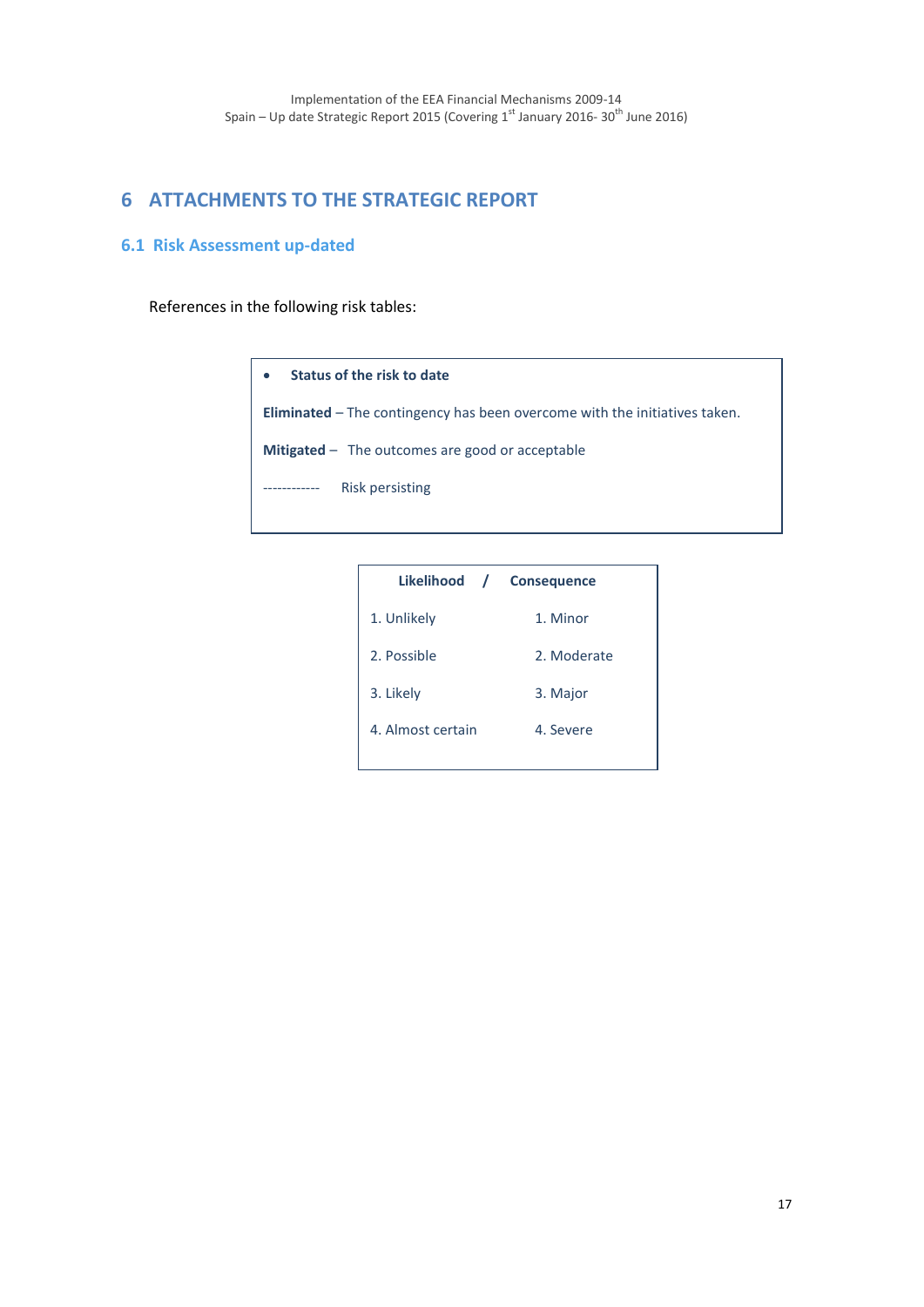

## **ES 01- Potential risks that may threaten the achievement of the objectives set out.**

| <b>TYPE OF</b><br><b>OBJECTIVE</b> | <b>DESCRIPTION OF RISK</b>                                                                                                                                                                                                                                           | LIKELIHOOD/<br><b>CONSEQUENCE</b> | <b>MITIGATION PLANNED/DONE</b>                                                                                                                                                                                                                                                                                                                                                                                                                                                                                                                                                              |
|------------------------------------|----------------------------------------------------------------------------------------------------------------------------------------------------------------------------------------------------------------------------------------------------------------------|-----------------------------------|---------------------------------------------------------------------------------------------------------------------------------------------------------------------------------------------------------------------------------------------------------------------------------------------------------------------------------------------------------------------------------------------------------------------------------------------------------------------------------------------------------------------------------------------------------------------------------------------|
| Cohesion<br>objective              | Not allocation of all the EEA Grants funds remained from calls<br>in some Programmes.<br>Due to the short eligibility period, there is a serious risk that<br>some funds remain unused.                                                                              | 3/2                               | Steps to mitigate that risk involves:<br>Flexibility and speed by all the parties involved (FMC-FMO-NFP-PO-DPP) in order to get<br>consistent proposals which allow transferring remaining funds to the Bilateral Relations heading<br>(ES02) or to other activities under the same outcome (ES04). Risk mitigated                                                                                                                                                                                                                                                                          |
| Cohesion<br>objective              | (Technical risk - due to the short eligibility period) Projects<br>cancellation or critical underachievement of technical<br>objectives and/or budget expenditures of the Programmes.<br>Delays in Projects implementation. Not complying with<br>project proposals. | 3/2                               | In all Programmes, proposals of projects that were finally approved were carefully monitored by PO<br>due to the short time of implementation (that has included training session addressed to the<br>beneficiaries in programmes ES03, ES02 and ES07 particularly).<br>Furthermore, a follow up of all the projects implemented has been carried out by the POs which has<br>allowed to comply with the end of the eligibility period (31 December 2015) and achieve the<br>objectives in most of the cases. Risk partially mitigated                                                      |
| <b>Bilateral</b><br>objective      | Difficulties in establishing sustainable bilateral relations after<br>finalizing EEA Grants 2009-2014 in Spain.                                                                                                                                                      | 2/2                               | The EEA Grant Programmes Cooperation Committees first priority is: building networks that<br>foster future cooperation (ES03 and ES04), promotion of long term joint projects (ES02 and<br>ES07) or the development of an institutional cooperation in the long term (the cooperation<br>between educational institutional from Spain and Norway within ES07 Programme is an<br>example). Risk partially mitigated                                                                                                                                                                          |
| Operational<br>issue               | Difficulties in ES05 Programme which could lead to the loss of<br>the funds.                                                                                                                                                                                         | 4/4                               | The problems and delays in the ES05 Programme have had as a result that the Lorca's legacy<br>wasn't, as intended, in the Federico García Lorca Centre at 31 <sup>st</sup> December 2015 nor during the<br>first half of 2016. Intense negotiations are being carried out in 2016 to solve the last<br>challenges.                                                                                                                                                                                                                                                                          |
| Operational<br><i>issue</i>        | Financial NFP constraints. Difficulties to carry out the<br>proposed activities beyond June 2016.                                                                                                                                                                    | 1/2                               | The continuity of the staff and activities beyond the set date is at least doubtful. So, a thorough<br>study of the required activities and budget is needed. Spanish Ministry of Finance has already<br>taken up the salaries of civil servants in charge of the EEA Grants. Risk mitigated.                                                                                                                                                                                                                                                                                               |
| Operational<br>issue               | NFP understaffing. Critical underachievement of managerial<br>requirements.                                                                                                                                                                                          | 4/3                               | The NFP has gone through changes at the end of 2015 and July 2016 that could affect<br>the closing. The Executive Director of the NFP has relinquished the post, taking on the<br>functions the Deputy Assistant Director of the Sub directorate of Territorial Cooperation<br>and Urban Development, who is in charge of other European programmes, so the time<br>committed to the EEA Grants is not 100%. The current situation of the NFP is: an<br>executive director but not full time, and Administrative Assistant and the<br>Communication Officer until 10 <sup>th</sup> December |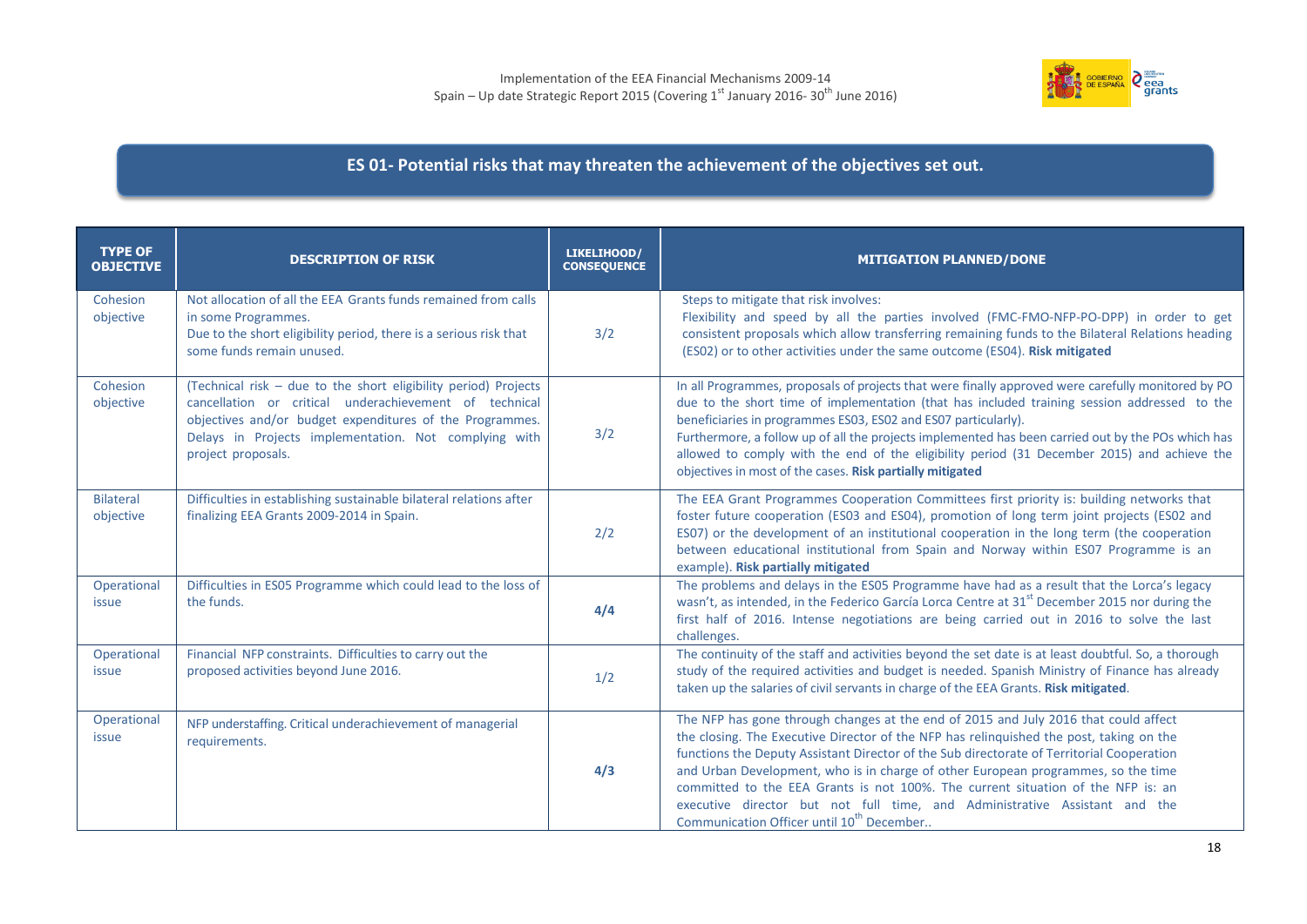#### Implementation of the EEA Financial Mechanisms 2009-14 Spain – Up date Strategic Report 2015 (Covering  $1^\text{st}$  January 2016- 30<sup>th</sup> June 2016)



## **ES 02- Potential risks that may threaten the achievement of the objectives set out.**

| <b>PROGRAMME</b><br># | <b>TYPE OF</b><br><b>OBJECTIVE</b> | <b>DESCRIPTION OF RISK</b>                                                                                                                                           | LIKELIHOOD/<br><b>CONSEQUENCE</b> | <b>MITIGATION PLANNED/DONE</b>                                                                                                                                                                                                                                                                                                                                                         |
|-----------------------|------------------------------------|----------------------------------------------------------------------------------------------------------------------------------------------------------------------|-----------------------------------|----------------------------------------------------------------------------------------------------------------------------------------------------------------------------------------------------------------------------------------------------------------------------------------------------------------------------------------------------------------------------------------|
| <b>ES02</b>           | Cohesion<br>objective              | Crisis in the euro zone, new financial<br>regulations and conditions                                                                                                 | 1/3                               | Despite the economic crisis, the favorable financing conditions of the Programme have supposed<br>an important support to companies to develop R&D activities. Risk overcome.                                                                                                                                                                                                          |
| <b>ES02</b>           | Cohesion<br>objective              | Insufficient number of good projects. Lack<br>of interest from industry                                                                                              | 1/3                               | Promotion activities to promote the proposals submission during 2013 and 2014 were carried<br>out. Risk overcome                                                                                                                                                                                                                                                                       |
| <b>ES02</b>           | Cohesion<br>objective              | Not allocation of all the EEA Grants funds                                                                                                                           | 4/2                               | During the first half of 2016, an activity was carried out to allocate part of the remaining funds<br>from the projects:<br>Forum in Green Technologies to bring technology start-ups related to environment into<br>contact with investors. June 2016<br>However, there would still be remaining funds. Risk partially mitigated.                                                     |
| <b>ES02</b>           | <b>Bilateral</b><br>objective      | Reduced number of Donor Partnership<br>Projects                                                                                                                      | 1/3                               | Promotion activities with the participation of Norwegian companies.<br>Strong collaboration with Innovation Norway. IN usually participates in Info-days to<br>promote EEA Grants. In addition, IN searches for collaborators with the Spanish<br>companies in the EEA. Risk mitigated.                                                                                                |
| <b>ES02</b>           | <b>Bilateral</b><br>objective      | Low quality of the Donor Partnership<br>Projects                                                                                                                     | 1/3                               | To improve the quality of EEA-Spanish collaboration, CDTI has been strict when evaluating the<br>collaboration with donor countries, so that only relevant collaboration in the projects has<br>been considered bilateral cooperation. Risk overcome.                                                                                                                                  |
| <b>ES02</b>           | Operational<br>issue               | (Technical risk) Lack of skills and capacities<br>to carry out R&D activities, putting at risk<br>the achievement of project outputs.                                | 1/3                               | Proposals submitted have been evaluated by CDTI technical staff. Only the proposals that have<br>the required skills have been proposed by the Selection Committee for approval by the<br><b>Executive Board of CDTI. Risk overcome</b>                                                                                                                                                |
| <b>ES02</b>           | Operational<br>issue               | (Financial risk) Financial enterprise<br>constraints. Difficulties to carry out the<br>proposed activities                                                           | 2/3                               | Proposals submitted have been evaluated by CDTI financial staff. Inclusion of additional<br>financial requirements to the contract to the companies with financial risk. Risk mitigated.                                                                                                                                                                                               |
| <b>ES02</b>           | Operational<br>issue               | (Technical risk) Technical requirements not<br>totally met. Downgrade of the project<br>outputs.                                                                     | 1/3                               | Proposals that are finally approved are being monitored by the project management<br>division of CDTI, including an on-site visit. Risk mitigated.<br>A monitoring technician is assigned to each project since the company signs the<br>contract. This monitoring technician helps the company with any doubt it may have<br>during the development and justification of its project. |
| <b>ES02</b>           | Cohesion<br>objective              | (Technical risk) Project cancellation or<br>critical underachievement of technical<br>objectives and/or budget expenditures. No<br>compliment with project proposal. | 2/4                               | Proposals that are finally approved will be monitored by the project management division of CDTI,<br>including an on-site visit. A monitoring technician is assigned to each project since the company<br>signs the contract. This monitoring technician helps the company with any doubt it may have                                                                                  |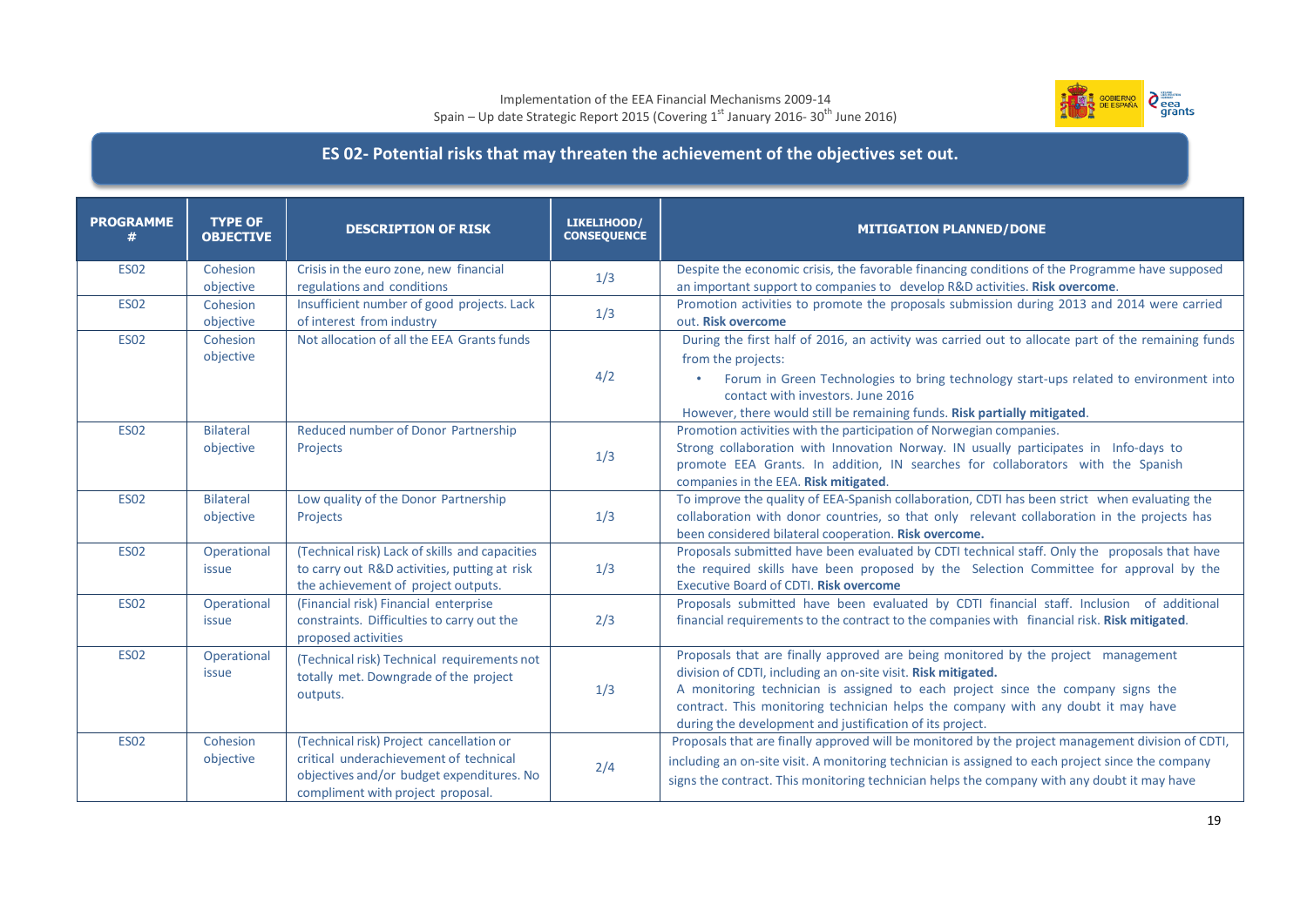#### Implementation of the EEA Financial Mechanisms 2009-14 Spain – Up date Strategic Report 2015 (Covering  $1^\text{st}$  January 2016- 30<sup>th</sup> June 2016)



| <b>PROGRAMME</b> | <b>TYPE OF</b><br><b>OBJECTIVE</b> | <b>DESCRIPTION OF RISK</b>                                                                                                                        | LIKELIHOOD/<br><b>CONSEQUENCE</b> | <b>MITIGATION PLANNED/DONE</b>                                                                                                                                                                                                                                                                                                                                                                                                                                                                                                                                                               |
|------------------|------------------------------------|---------------------------------------------------------------------------------------------------------------------------------------------------|-----------------------------------|----------------------------------------------------------------------------------------------------------------------------------------------------------------------------------------------------------------------------------------------------------------------------------------------------------------------------------------------------------------------------------------------------------------------------------------------------------------------------------------------------------------------------------------------------------------------------------------------|
|                  |                                    |                                                                                                                                                   |                                   | during the development and justification of its project. Risk mitigated.                                                                                                                                                                                                                                                                                                                                                                                                                                                                                                                     |
| <b>ES02</b>      | Operational<br>issue               | (Financial risk) Enterprise bankruptcy. No<br>project completion and no enterprise left<br>to pay back the assigned loan                          | 1/3                               | Use of financial guarantees in the contract. CDTI asked for financial guarantees to a certain<br>number of companies. Risk partially mitigated                                                                                                                                                                                                                                                                                                                                                                                                                                               |
| <b>ES02</b>      | Cohesion<br>objective              | (Legal risk) Changes in sectorial regulation                                                                                                      | 1/2                               | There was a change in sectorial regulation (reduction in the public grants for renewable energy<br>sector). The EEA Grants have mitigated the negative impact of this reduction, giving financial<br>support for R&D in this sector.<br>Through EEA Grants the development of R&D projects in the specific area of the ES02<br>Programme is promoted and, therefore, the technology that could be used in next years is<br>going to be developed. This technology improvement and development might mean that some<br>of the current problems of the sector could be solved. Risk mitigated. |
| <b>ES02</b>      | Operational<br><i>issue</i>        | (Organizational/Managerial risk) Change of<br>the enterprise technical staff. New<br>employees. Longer learning period.<br>Changes in budget.     | 1/2                               | During the project certifications and the on-site visit CDTI will assess the impact of such<br>changes in the project activities, budget and outputs to assure they don't have a negative<br>effect on them.                                                                                                                                                                                                                                                                                                                                                                                 |
| <b>ES02</b>      | Operational<br><i>issue</i>        | (External risk) Problems with<br>subcontracting entities. Duties to be<br>assumed by other entities or the Promoter<br>itself. Changes in budget. | 1/2                               | During the project certifications and the on-site visit CDTI will assess the impact of such<br>changes in the project activities, budget and outputs to assure they don't have a negative<br>effect on them.                                                                                                                                                                                                                                                                                                                                                                                 |
| <b>ES02</b>      | Cohesion<br>objective              | Delays in Project implementation                                                                                                                  | 3/4                               | It is specified in the call, the contract and the info-days that the deadline is 31st December 2015.<br>However, this does not eliminate this risk, as the time for development of and R&D project is<br>very short, especially those funded with the second call. Risk mitigated.                                                                                                                                                                                                                                                                                                           |
| <b>ES02</b>      | Cohesion<br>objective              | Remaining funds from projects                                                                                                                     | 3/2                               | CDTI has asked (and it has been approved) a change in the budget to increase the fund for bilateral<br>relations with part of the funds not assigned to projects, so that part of them can be used.                                                                                                                                                                                                                                                                                                                                                                                          |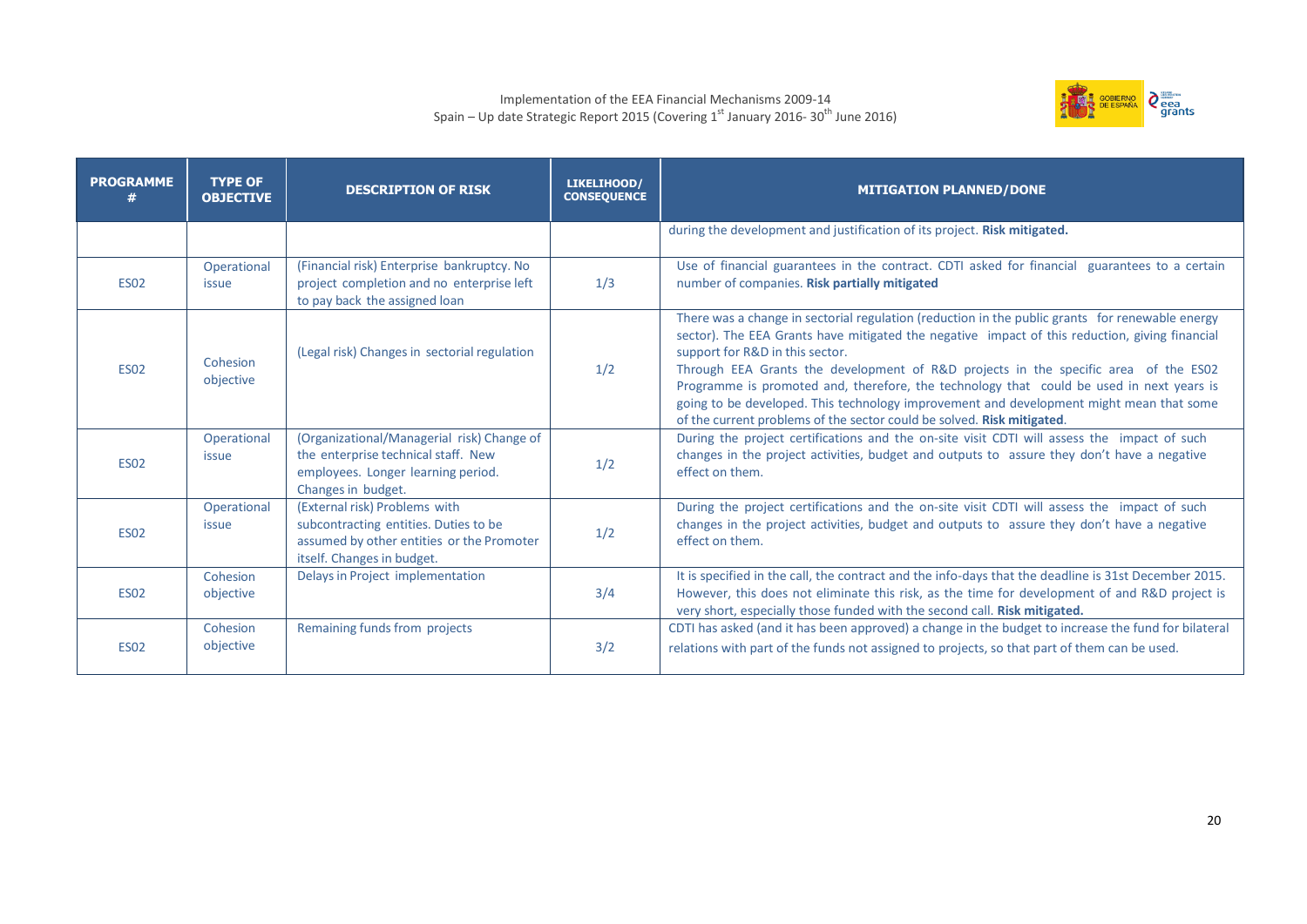

### **ES 03- Potential risks that may threaten the achievement of the objectives set out.**

| <b>PROGRAMME</b> | <b>TYPE OF</b><br><b>OBJECTIVE</b> | <b>DESCRIPTION OF RISK</b>                                                                           | LIKELIHOOD/<br><b>CONSEQUENCE</b> | <b>MITIGATION PLANNED/DONE</b>                                                                                                                                                                                                                                                                                                                                                                                                                                                                                                                                                                                         |
|------------------|------------------------------------|------------------------------------------------------------------------------------------------------|-----------------------------------|------------------------------------------------------------------------------------------------------------------------------------------------------------------------------------------------------------------------------------------------------------------------------------------------------------------------------------------------------------------------------------------------------------------------------------------------------------------------------------------------------------------------------------------------------------------------------------------------------------------------|
| <b>ES03</b>      | Cohesion<br>objective              | Lack of interest in Donor States: Lack of<br>quality and/or problems with<br>implementation          | 1/1                               | Through Bilateral and Complementary actions the PO coordinated with The Norwegian Helsinki<br>Committee and Norwegian Embassy in Spain. Also through the FMO (Civil Society Team) they had a<br>continuous coordination with Donors and other operators.<br>These relations during 2015 and 2016 have facilitated the participation of organizations from Donor<br>Countries in events organized by the Programme Operator. Risk overcome.                                                                                                                                                                             |
| <b>ES03</b>      | Cohesion<br>objective              | Changes in the social or political context<br>can be also a risk factor.                             | 2/2                               | The mitigation planned and done for the last year was that proposals should draft a research on<br>tendencies, and a plan to foreseen and react timely to unexpected changes.<br>To mitigate this risk, the project promoters have the possibility to ask for modifications of their<br>projects to adapt to the new situations if necessary.<br>This has enabled the project implementation completion without major deviations. Risk overcome                                                                                                                                                                        |
| <b>ES03</b>      | Cohesion<br>objective              | The lack of expertise in the management of<br>this kind of funds (Operator and Project<br>Promoters) | 1/2                               | To mitigate it as it was planned, the Programme Operator Managing Director has previous<br>experience managing European funds and the PO hired an external support for this Programme and<br>a specific EEA Team with this background.<br>As another mitigation measure, a management and control system was approved and<br>implemented.<br>Furthermore, as it was planned, project promoters were monitored by a specific team (the<br>Programme Operator EEA Team) with experience in this field.<br>These mitigations have facilitated the end of the Programme without major deviations.<br><b>Risk overcome.</b> |
| <b>ES03</b>      | Cohesion<br>objective              | Possible conflict of interest in the projects<br>selection procedure.                                | 1/1                               | To mitigate this risk, the Operator has assured that the external evaluators do not have specific<br>interest in the applicant organizations and the selection of the projects have been carried on by a<br>neutral Committee where the Operator had only one vote. Risk overcome.                                                                                                                                                                                                                                                                                                                                     |
| <b>ES03</b>      | <b>Bilateral</b><br>objective      | Lack of interest by the Project Promoters<br>to apply for the study visits                           | 3/2                               | To mitigate this risk the Programme Operator had a personal contact with all the project promoters<br>through the officer in charge of the project to promote and support this kind of activity. Also, the<br>possibility to apply for it was available from July 2014 till July 2015 and the deadline was extended                                                                                                                                                                                                                                                                                                    |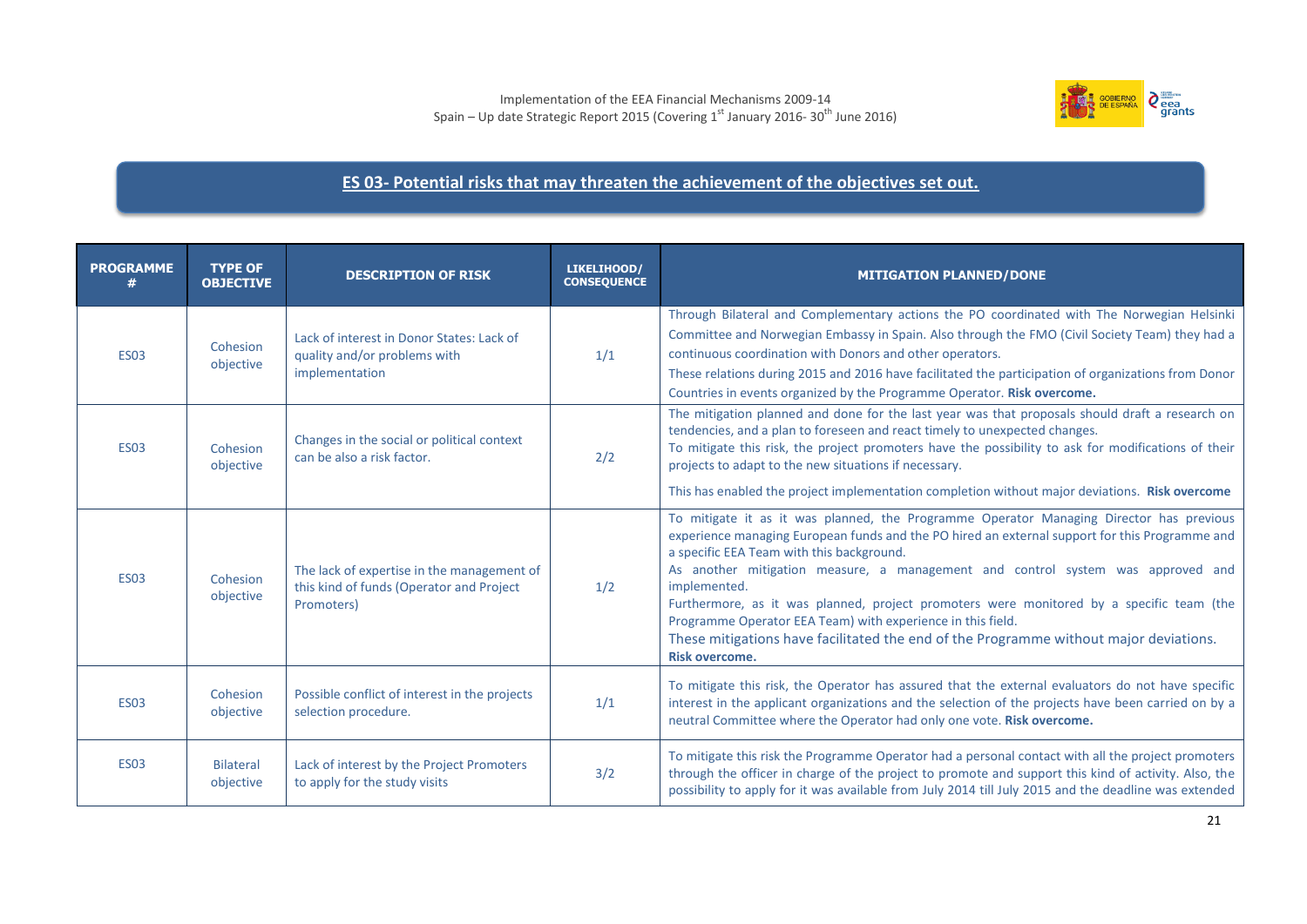#### Implementation of the EEA Financial Mechanisms 2009-14 Spain – Up date Strategic Report 2015 (Covering  $1^\text{st}$  January 2016- 30<sup>th</sup> June 2016)



| <b>PROGRAMME</b> | <b>TYPE OF</b><br><b>OBJECTIVE</b> | <b>DESCRIPTION OF RISK</b>                                              | LIKELIHOOD/<br><b>CONSEQUENCE</b> | <b>MITIGATION PLANNED/DONE</b>                                                                                                                                                                                                                                                                                                                                                                                                                           |
|------------------|------------------------------------|-------------------------------------------------------------------------|-----------------------------------|----------------------------------------------------------------------------------------------------------------------------------------------------------------------------------------------------------------------------------------------------------------------------------------------------------------------------------------------------------------------------------------------------------------------------------------------------------|
|                  |                                    |                                                                         |                                   | till September 2015.                                                                                                                                                                                                                                                                                                                                                                                                                                     |
|                  |                                    |                                                                         |                                   | During 2015, the Programme Operator continued with the promotion of this visits and finally 3<br>study visits were carried out. Risk mitigated.                                                                                                                                                                                                                                                                                                          |
| <b>ES03</b>      | Operational<br><b>Issue</b>        | Mistakes regarding eligibility of actions can<br>be another risk factor | 2/3                               | To mitigate it, the PO published a guideline for applicants to lay down the kind of actions that were<br>eligible during the life of the project. Also the external evaluators checked it during the evaluation<br>of projects.<br>During 2015 the team hired ad hoc have monitored and verified the activities. Risk overcome.                                                                                                                          |
| <b>ES03</b>      | Operational<br>objective           | The need to guarantee a cash flow during<br>the life of the programme.  | 3/3                               | As it was planned to mitigate this risk, project promoters were asked to set up a sound financial<br>system taking into account the deadlines of payments and anticipating delays of the funds.<br>Transparency in all phases will be also an asset to reduce this risk.<br>Finally, as the projects have finished their implementation, it has been proven that there have not<br>been major problems regarding the cash flow.<br><b>Risk overcome.</b> |
| <b>ES03</b>      | Operational<br>objective           | A delay in the development of the projects.                             | 3/2                               | As it was planned, the dedicated team monitored the implementation and advice to the<br>organizations in case there are indicators of possible delay.<br>The Project promoters have implemented the projects without delays.<br><b>Risk overcome.</b>                                                                                                                                                                                                    |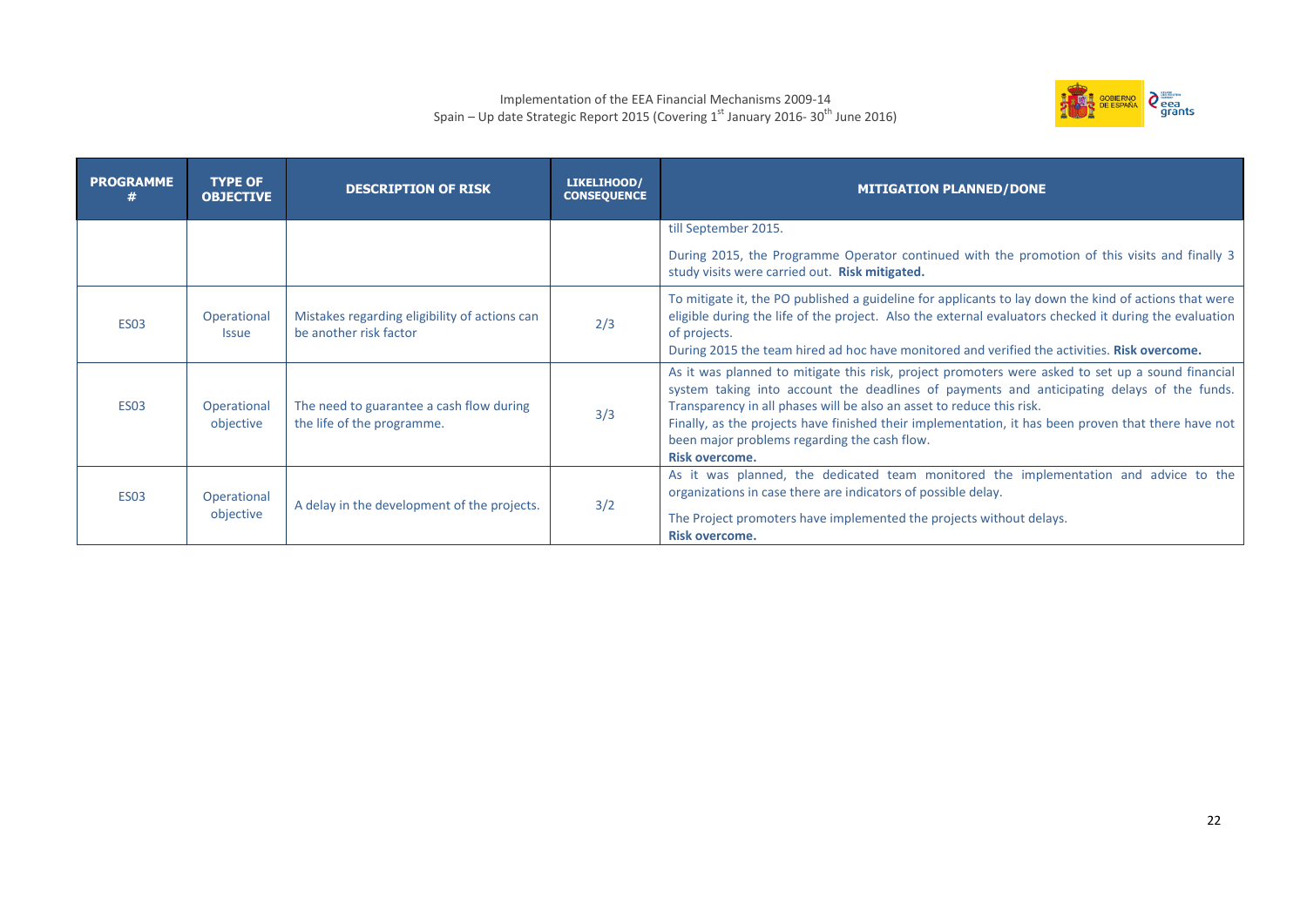#### Implementation of the EEA Financial Mechanisms 2009-14 Spain – Up date Strategic Report 2015 (Covering  $1^\text{st}$  January 2016- 30<sup>th</sup> June 2016)



## **ES 04- Potential risks that may threaten the achievement of the objectives set out.**

| <b>PROGRAMME</b> | <b>TYPE OF</b><br><b>OBJECTIVE</b> | <b>DESCRIPTION OF RISK</b>                                                                                                                                                                                                                                                                                             | LIKELIHOOD/<br><b>CONSEQUENCE</b> | <b>MITIGATION PLANNED/DONE</b>                                                                                                                                                                                                                                                                                                                                                                                                                         |
|------------------|------------------------------------|------------------------------------------------------------------------------------------------------------------------------------------------------------------------------------------------------------------------------------------------------------------------------------------------------------------------|-----------------------------------|--------------------------------------------------------------------------------------------------------------------------------------------------------------------------------------------------------------------------------------------------------------------------------------------------------------------------------------------------------------------------------------------------------------------------------------------------------|
| <b>ES04</b>      | Operational<br><b>Issue</b>        | Lack of funding due to particular financing<br>procedures in the Spanish Public<br>Administration, where no money can be<br>spent before being approved in the State<br>budget and where 100% of the funds<br>cannot be transferred to a project<br>before<br>the<br>expenditure<br>promoter<br>justification is done. | 1/3                               | Mitigated, thanks to the advance payments received by the PO at the start of the project that<br>allowed it to begin the implementation of the Programme. Also, the reallocation of unused budget<br>has allowed the PO to be able to use the total budget and to further enhance the bilateral relations<br>and the achievement of the Programme objectives.                                                                                          |
| <b>ES04</b>      | Operational<br><i>issues</i>       | Insufficient<br>human<br>resources<br>and<br>complicated management and reporting<br>requirements; great number of audits and<br>extended number of activities under<br>bilateral relations: thus high administrative<br>burden and heavy workload for the PO.                                                         | 2/2                               | Partially mitigated thanks to the reallocation of part of the budget into management costs,<br>allowing the PO to extend the contract with the Technical Assistance until September 2016.                                                                                                                                                                                                                                                              |
| <b>ES04</b>      | Operational<br><i>issues</i>       | Lack of interest from project participants<br>and target groups                                                                                                                                                                                                                                                        | 1/3                               | Overcome. The PO has been closely working with the Project promoters in order to disseminate<br>and promote project results. Widespread dissemination events and involvement of different actors<br>within the Programme (PP, LDO, project partners, beneficiaries). Radio interviews, TV programme<br>appearances and great number of press releases for a great variety of projects have allowed the<br>Programme to be widely known in the country. |
| <b>ES04</b>      | <b>Bilateral</b><br>objective      | Difference in living standards and in<br>adapting countries' regulations.                                                                                                                                                                                                                                              | 1/2                               | Mitigated. Despite some problems arised during the expenditure justification period related to<br>different regulations affecting Spanish and Norwegian partners, and thanks to regular contacts and<br>mediation between the PO and the affected PPs, all the projects finalized the justification and<br>financial reports on time.                                                                                                                  |
| <b>ES04</b>      | Operational<br><i>issues</i>       | <b>Reporting irregularities</b>                                                                                                                                                                                                                                                                                        | 1/1                               | Mitigated. The PO has created a register of irregularities and systematically manages them within<br>the organization according to the Regulations and the PIA. Additionally, and in collaboration with<br>the LDO, few irregularities that not needed to be reported have been successfully solved                                                                                                                                                    |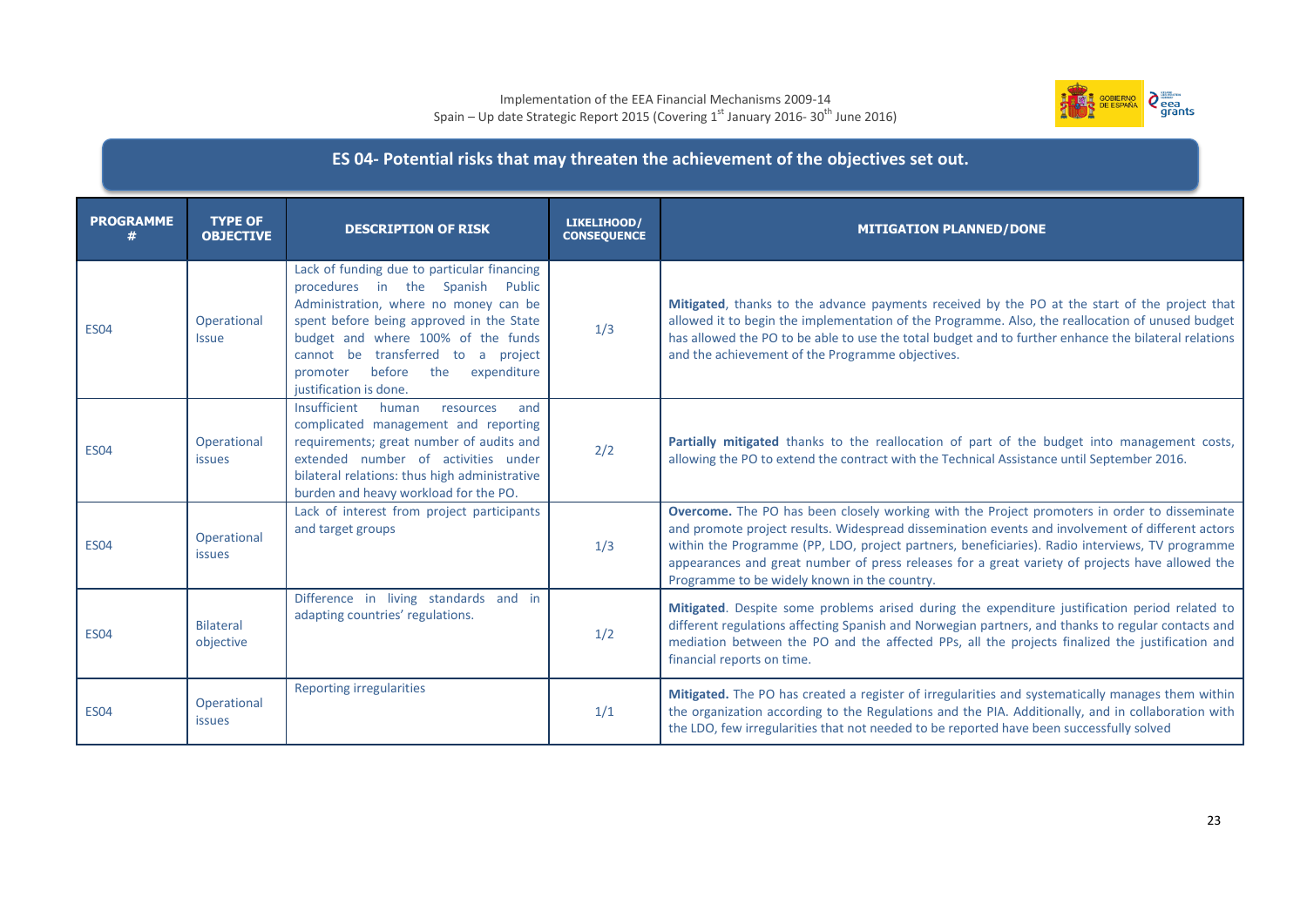

## **ES 05- Potential risks that may threaten the achievement of the objectives set out.**

| <b>PROGRAMME</b> | <b>TYPE OF</b><br><b>OBJECTIVE</b>          | <b>DESCRIPTION OF RISK</b>                                                  | LIKELIHOOD/<br><b>CONSEQUENCE</b> | <b>MITIGATION PLANNED/DONE</b>                                                                                                                                                                                                                                                                       |
|------------------|---------------------------------------------|-----------------------------------------------------------------------------|-----------------------------------|------------------------------------------------------------------------------------------------------------------------------------------------------------------------------------------------------------------------------------------------------------------------------------------------------|
| <b>ES05</b>      | <b>Cohesion</b><br>(Programme)<br>outcomes  | Reduction of the activity plan approved<br>on 26 <sup>th</sup> January 2015 | 4/3                               | Rescheduling of activities planned. Programming of additional activities organized by the PO and<br>administrations in the CFGL Consortium.                                                                                                                                                          |
| <b>ES05</b>      | <b>Cohesion</b><br>(Programme)<br>outcomes: | Lorca's legacy is still not placed in the<br><b>CFGL</b>                    | 4/4                               | Lorca's legacy was neither in the CFGL by 31 <sup>st</sup> December 2015 nor during the first half of 2016.<br>Intense negotiations between the PO-PP and the FGL Foundation on a new agreement that rules<br>their relations. Legal and financial issues of the FGL Foundation hinder the progress. |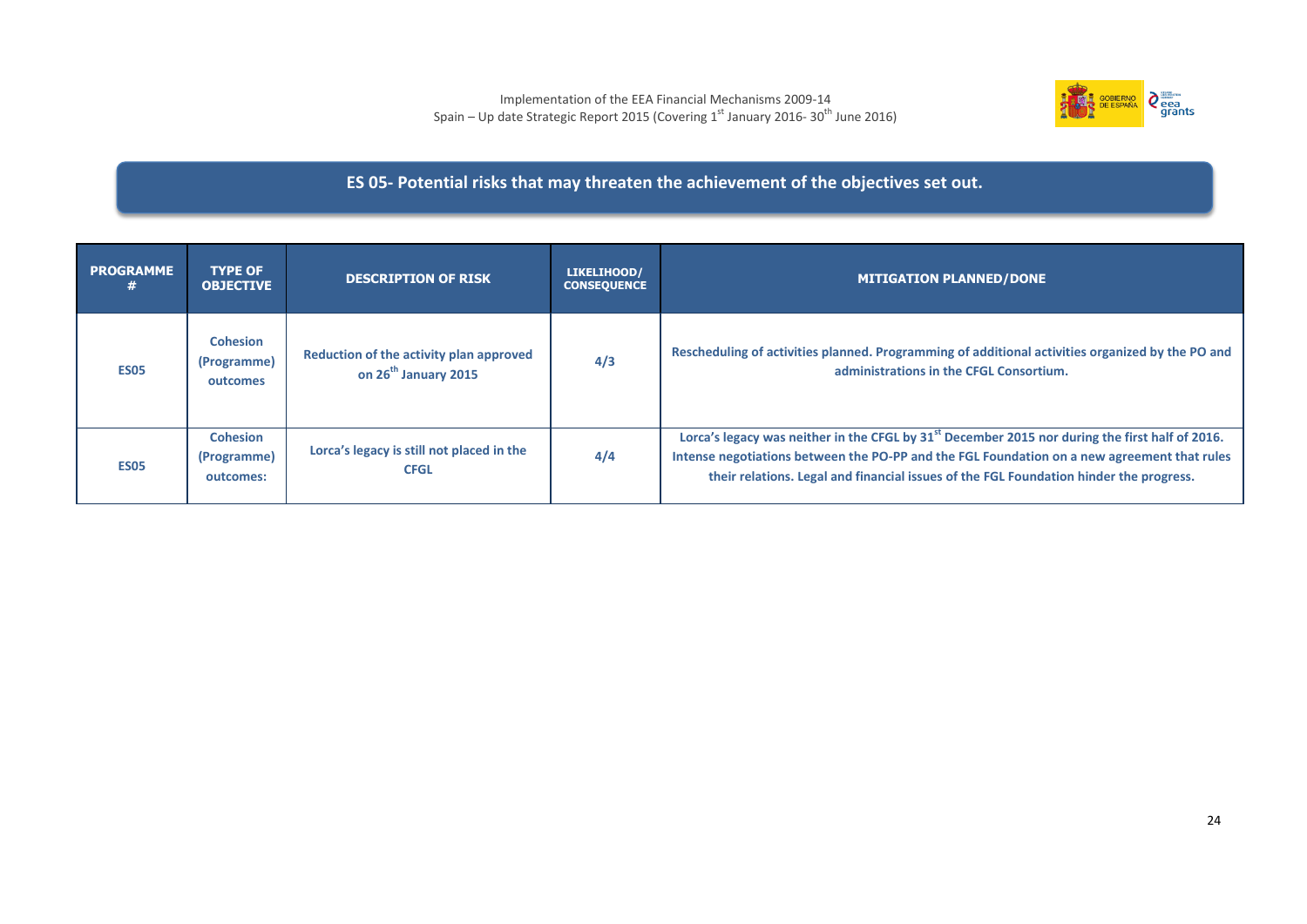

## **ES 06- Potential risks that may threaten the achievement of the objectives set out.**

| <b>PROGRAMME</b> | <b>TYPE OF</b><br><b>OBJECTIVE</b>  | <b>DESCRIPTION OF RISK</b>                                                                               | LIKELIHOOD/<br><b>CONSEQUENCE</b> | <b>MITIGATION PLANNED/DONE</b>                                                                                                                                                                                                                                                                                                                                                                                                                                                                                     |
|------------------|-------------------------------------|----------------------------------------------------------------------------------------------------------|-----------------------------------|--------------------------------------------------------------------------------------------------------------------------------------------------------------------------------------------------------------------------------------------------------------------------------------------------------------------------------------------------------------------------------------------------------------------------------------------------------------------------------------------------------------------|
| <b>ES06</b>      | Cohesion<br>(Programme)<br>outcomes | Lack of self-financing due to the economic<br>crisis in Spain                                            | 2/2                               | All eight institutions in category one signed a contract with the Embassy stating their obligations to<br>contribute with 15% of the project costs. By the end of October 2014, all projects that had received<br>funds had finished their activity and submitted a final report to the Embassy (with exception of the<br>two cancelled projects). By February 2015, all projects had been reviewed and received their final<br>allocation of funds (with exception of the two cancelled projects). Risk overcome. |
| <b>ES06</b>      | Operational<br><i>issues</i>        | Low participation in the call                                                                            | 2/2                               | During the preparation of the call text, the Embassy followed the mitigation plan that was<br>presented together with the risk assessment in the programme proposal. The result of the selection<br>process showed that this second risk was overcome.                                                                                                                                                                                                                                                             |
| <b>ES06</b>      | Operational<br><i>issues</i>        | Difficulty in finding donor partners                                                                     | 2/2                               | During the preparation of the call text, the Embassy followed the mitigation plan that was<br>presented together with the risk assessment in the programme proposal. The result of the selection<br>process showed that this third risk was overcome.                                                                                                                                                                                                                                                              |
| <b>ES06</b>      | Operational<br>issues               | Risk of not being able to complete the<br>projects on time because of the short<br>implementation period | 2/2                               | The Embassy mitigated the risk by selecting short-term projects that could run for a maximum of<br>one year. By February 2015, all projects had been reviewed and received their final allocation of<br>funds (with exception of the two cancelled projects). Risk overcome.                                                                                                                                                                                                                                       |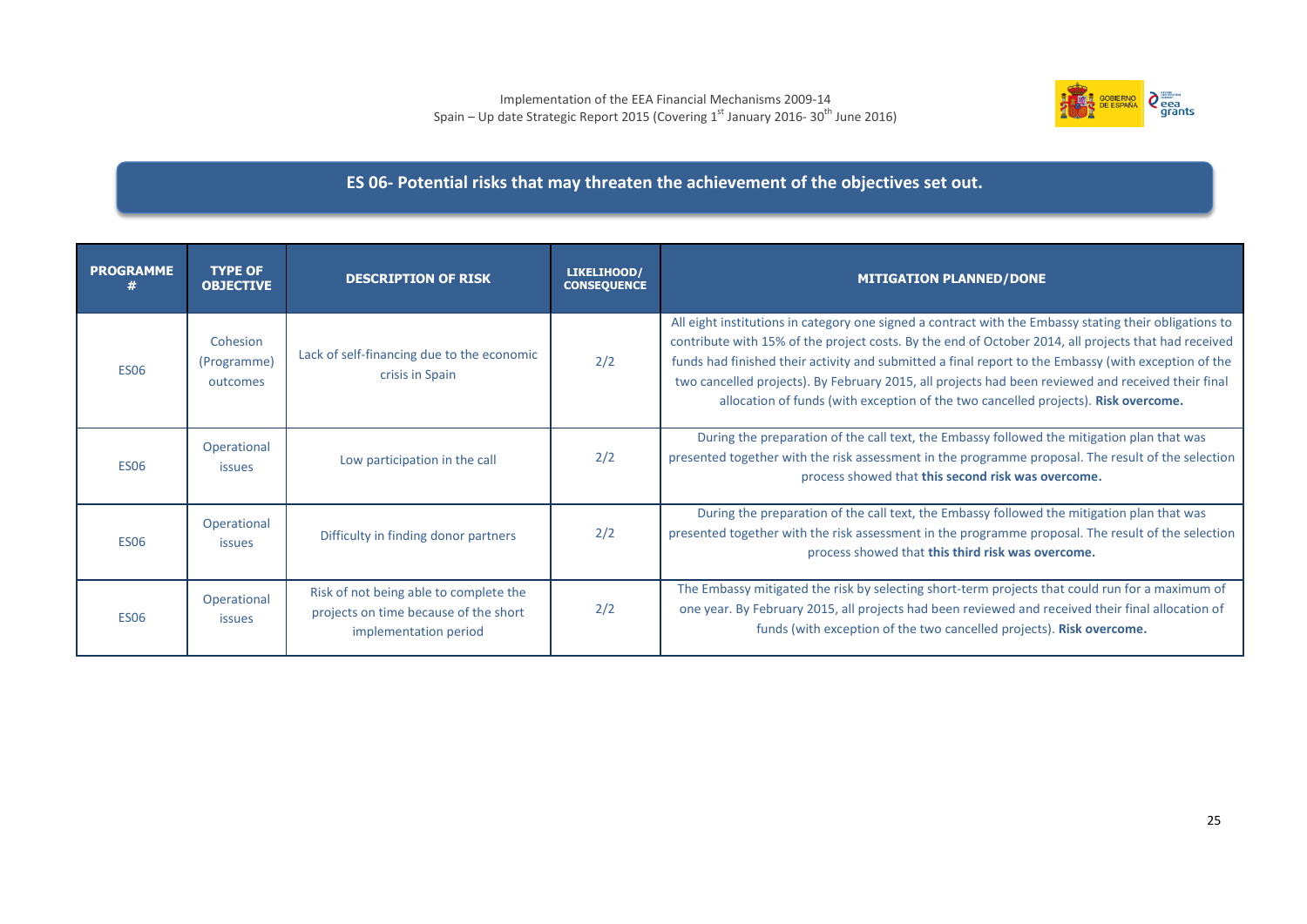

## **ES 07- Potential risks that may threaten the achievement of the objectives set out.**

| <b>PROGRAMME</b> | <b>TYPE OF</b><br><b>OBJECTIVE</b>   | <b>DESCRIPTION OF RISK</b>                                                                                                                                                                                                                                              | LIKELIHOOD/<br><b>CONSEQUENCE</b> | <b>MITIGATION PLANNED/DONE</b>                                                                                                                                                                                                                                                                                                                                                                                                                                                                                                                                                                                                                                                                                                                                                                                                                                                            |
|------------------|--------------------------------------|-------------------------------------------------------------------------------------------------------------------------------------------------------------------------------------------------------------------------------------------------------------------------|-----------------------------------|-------------------------------------------------------------------------------------------------------------------------------------------------------------------------------------------------------------------------------------------------------------------------------------------------------------------------------------------------------------------------------------------------------------------------------------------------------------------------------------------------------------------------------------------------------------------------------------------------------------------------------------------------------------------------------------------------------------------------------------------------------------------------------------------------------------------------------------------------------------------------------------------|
| <b>ES07</b>      | Cohesion<br>(Programme)<br>outcomes: | Low probability of including donor states<br>within the preferred destinations by<br>degree students when applying<br>to<br>Erasmus, because of the high cost of life.<br>Low number of applications, leading to<br>objectives of the programme not achieved.           | 3/2                               | Done: EEA grant calls directly addressed to students launched by each university during the period<br>time their general Erasmus call was open, or at least mentioned in such call. This allowed students<br>to have all the information available related to EEA grants at the time of deciding to which<br>countries apply.<br>Assessment: from a general perspective, this allowed to get enough applications to the calls<br>launched within the awarded institutions. An assessment of the relevance of the NILS grant for<br>awarded students shall be made through a questionnaire to be fulfilled by grantees after the end of<br>their stay. The questionnaire was received at the end of 2015 but still not analyzed. Risk mitigated.                                                                                                                                           |
| <b>ES07</b>      | Cohesion<br>(Programme)<br>outcomes: | programme were<br>being<br>$E$ rasmus +<br>implemented with a considerable delay.<br>Low number of applications or high level of<br>unused funds, leading to objectives of the<br>programme not achieved.                                                               | 2/2                               | <b>Risk mitigated.</b><br>Flexibility offered for the delays of publishing EEA NILS calls so agreements and other procedures<br>are fixed at the moment of launching the call. Several phase calls in awarded institutions.<br>Assessment: As a result, 100% of the available budget was awarded to institutions, 961.408 euro<br>out of the 1.010.000 awarded, addressed to grants to final beneficiaries (and the rest to<br>organizational costs and overheads). In January 2015, resolutions issued by these institutions have<br>awarded only 900.056 euro to final beneficiaries.<br>One of the projects requested a budget reduction of 55.422 euro due to the fact that they awarded<br>some students less than expected.<br>Finally 201 students have performed stays, the final verified budget and other details still to be<br>confirmed after verification of final reports. |
| <b>ES07</b>      | Cohesion<br>(Programme)<br>outcomes: | Low grant rates to researchers, low<br>previous knowledge among researchers<br>institutions<br>from<br>participating<br>and<br>countries (in the positive side: previous<br>NILS)<br>Small number of applications, low balance<br>between applicant types and countries | 4/2                               | <b>Risk mitigated.</b><br>Wide communication plan with strong participation of SIU, together with RANNIs<br>and AIBA, in the dissemination of information.<br>Progressivity of funding of calls.<br>Flexibility for transferring funds from one measure to another.<br>Assessment: Communication activities have been important and acknowledged by promoters.<br>Providing several opportunities for applying to NILS programme allowed to make it better known<br>and so to receive a higher number of applications submitted. As a result, NILS received applications                                                                                                                                                                                                                                                                                                                  |